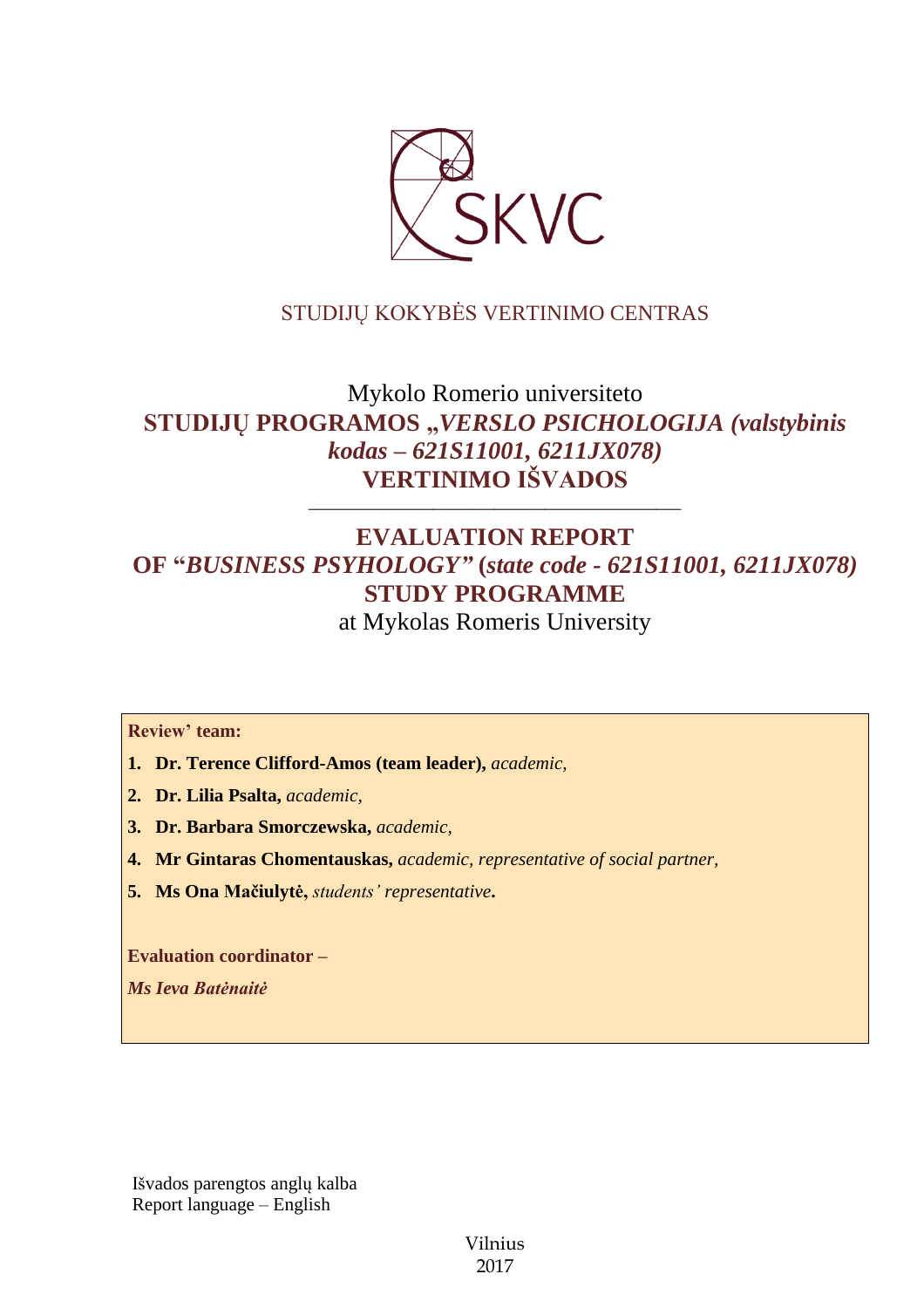| Studijų programos pavadinimas                           | Verslo psichologija                                      |
|---------------------------------------------------------|----------------------------------------------------------|
| Valstybinis kodas                                       | 621S11001, (6211JX078)                                   |
| Studijų sritis                                          | Socialiniai mokslai                                      |
| Studijų kryptis                                         | Psichologija                                             |
| Studijų programos rūšis                                 | Universitetinės studijos                                 |
| Studijų pakopa                                          | Antroji                                                  |
| Studijų forma (trukmė metais)                           | Nuolatinė (2), ištęstinė (3)                             |
| Studijų programos apimtis kreditais                     | <b>120 ECTS</b>                                          |
| Suteikiamas laipsnis ir (ar) profesinė<br>kvalifikacija | Psichologijos magistras (Socialinių mokslų<br>magistras) |
| Studijų programos įregistravimo data                    | 2006-03-06, Isak. Nr. ISAK-410                           |

# **DUOMENYS APIE ĮVERTINTĄ PROGRAMĄ**

# **INFORMATION ON EVALUATED STUDY PROGRAMME**

–––––––––––––––––––––––––––––––

| Title of the study programme                           | <b>Business Psychology</b>                           |
|--------------------------------------------------------|------------------------------------------------------|
| State code                                             | 621S11001, (6211JX078)                               |
| Study area                                             | <b>Social Sciences</b>                               |
| Group of Study field                                   | Psychology                                           |
| Type of the study programme                            | University studies                                   |
| Study cycle                                            | Second                                               |
| Study mode (length in years)                           | Full-time $(2)$ , part-time $(3)$                    |
| Volume of the study programme in credits               | 120                                                  |
| Degree and (or) professional qualifications<br>awarded | Master of Psychology (Master of Social Sci-<br>ence) |
| Date of registration of the study programme            | $6th$ March, 2006, No ISAK-410                       |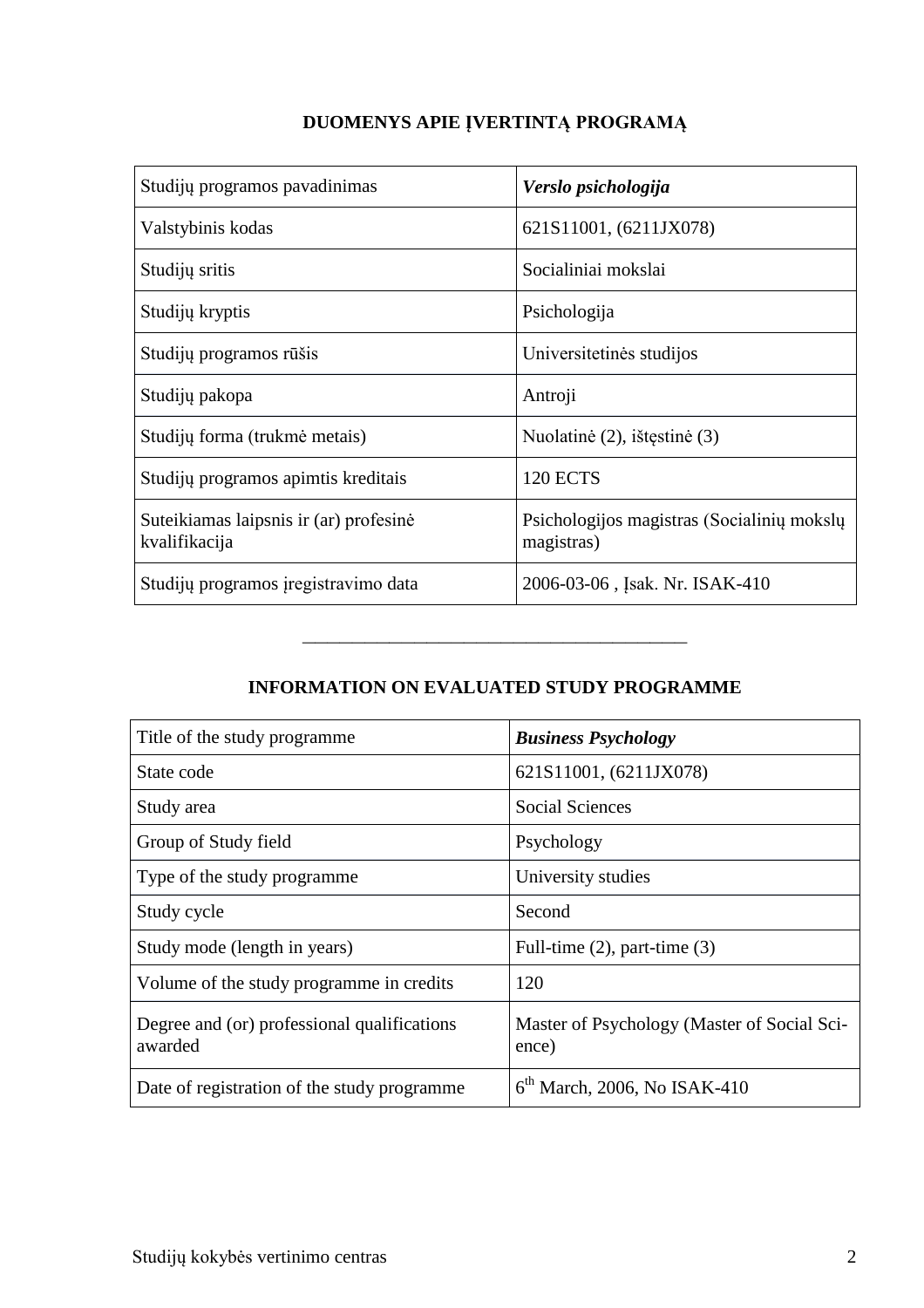# **CONTENTS**

| 1.1.                                                                         |  |
|------------------------------------------------------------------------------|--|
| 1.2.                                                                         |  |
| Background of the HEI/Faculty/Study field/ Additional Information  5<br>1.3. |  |
| 1.4.                                                                         |  |
|                                                                              |  |
|                                                                              |  |
|                                                                              |  |
|                                                                              |  |
|                                                                              |  |
|                                                                              |  |
|                                                                              |  |
|                                                                              |  |
|                                                                              |  |
|                                                                              |  |
|                                                                              |  |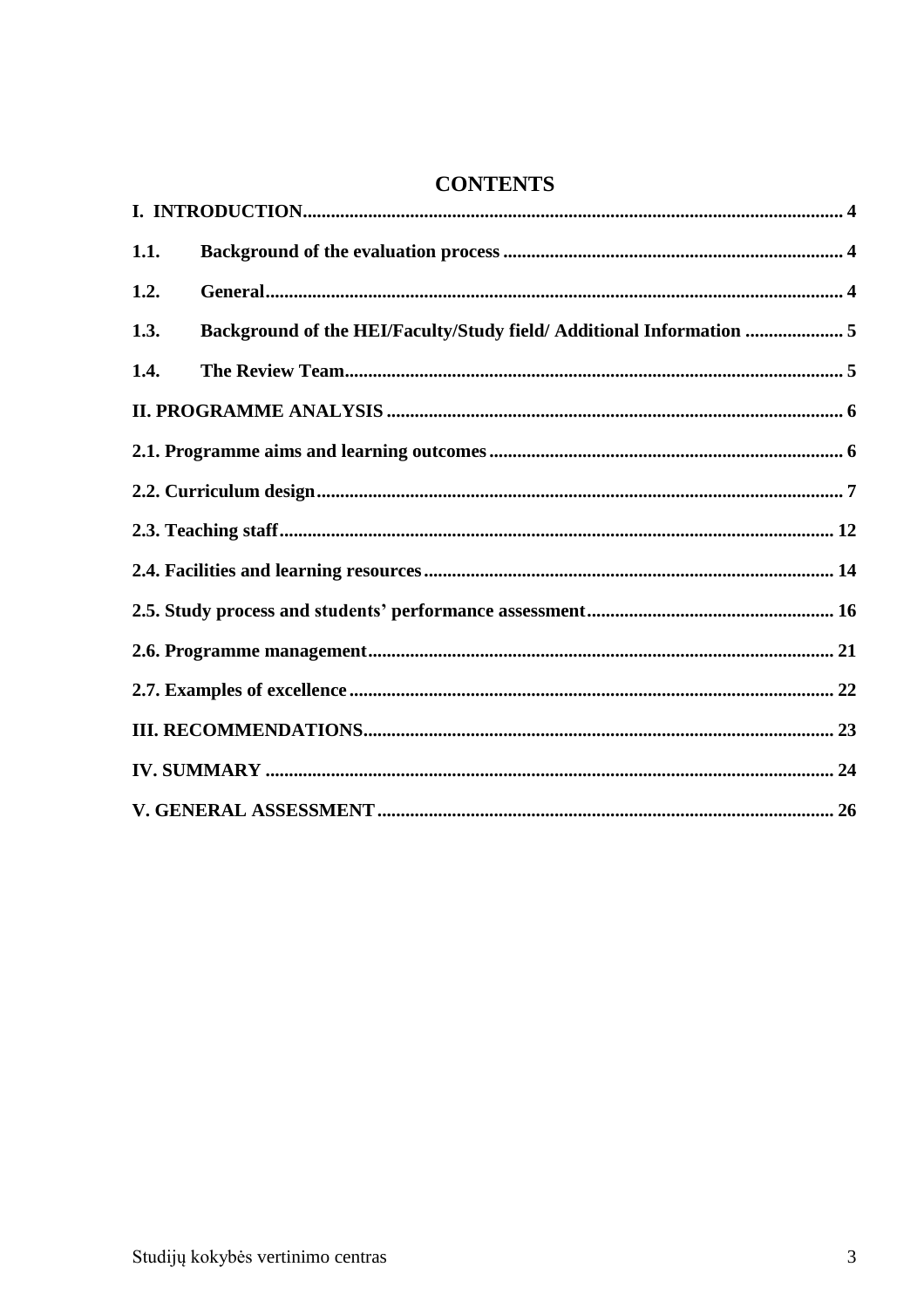# <span id="page-3-0"></span>**I. INTRODUCTION**

### <span id="page-3-1"></span>**1.1. Background of the evaluation process**

The evaluation of on-going study programmes is based on the **Methodology for evaluation of Higher Education study programmes,** approved by Order No 1-01-162 of 20 December 2010 of the Director of the Centre for Quality Assessment in Higher Education (hereafter – SKVC).

The evaluation is intended to help higher education institutions to constantly improve their study programmes and to inform the public about the quality of studies.

The evaluation process consists of the main following stages: *1) self-evaluation and selfevaluation report prepared by Higher Education Institution (hereafter – HEI); 2) visit of the review team at the higher education institution; 3) production of the evaluation report by the review team and its publication; 4) follow-up activities.*

On the basis of external evaluation report of the study programme SKVC takes a decision to accredit study programme either for 6 years or for 3 years. If the programme evaluation is negative such a programme is not accredited.

The programme is **accredited for 6 years** if all evaluation areas are evaluated as "very good" (4 points) or "good" (3 points).

The programme is **accredited for 3 years** if none of the areas was evaluated as "unsatisfactory" (1 point) and at least one evaluation area was evaluated as "satisfactory" (2 points).

The programme **is not accredited** if at least one of evaluation areas was evaluated as "unsatisfactory" (1 point).

# <span id="page-3-2"></span>**1.2. General**

The Application documentation submitted by the HEI follows the outline recommended by the SKVC. Along with the self-evaluation report and annexes, the following additional documents have been provided by the HEI before, during and/or after the site-visit:

| No. | Name of the document                                                              |
|-----|-----------------------------------------------------------------------------------|
|     | Master theses 2014/2015/2016                                                      |
|     | MRU strategic points of Internationalization.                                     |
|     | Example of a Teachers Certificate, verifying successful professional development. |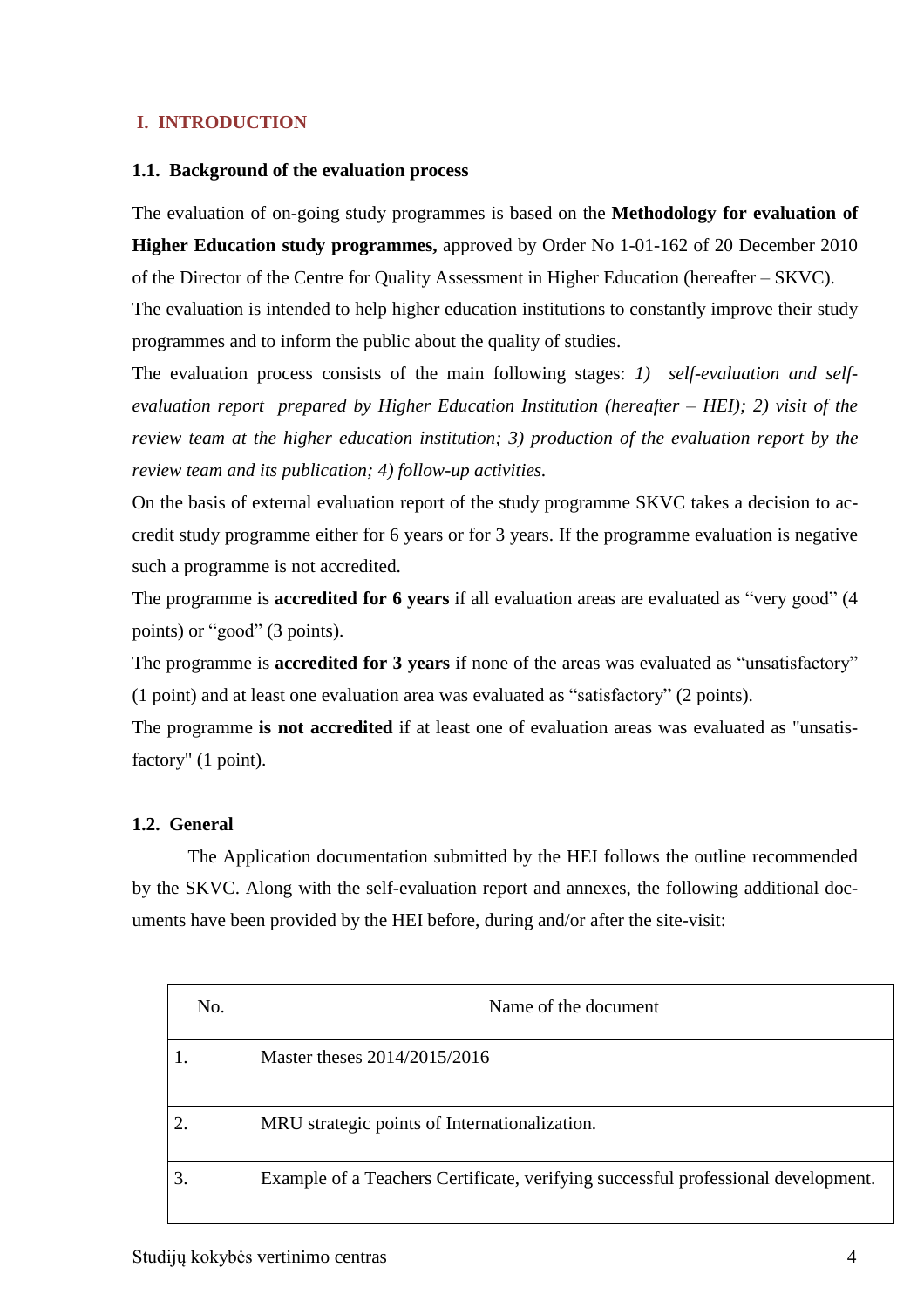|     | Additional information about Psychology Institute. |
|-----|----------------------------------------------------|
| ຸບ. | Updated teaching staff list.                       |

# <span id="page-4-0"></span>**1.3. Background of the HEI/Faculty/Study field/ Additional Information**

The programme Business Psychology was accredited by Centre for Quality Assessment in Higher Education without any external evaluation - Order 17-08-2009, no. 1-73, accredited until 2014-12-31. The programme was evaluated by Lithuanian Psychologists Association in April 2013 to verify the correspondence of the Programme with the Minimal Standards for Education and Training of Psychologists described in European Qualification Standard for Psychologists standards (http://www.europsy- efpa.eu/regulations). The programme was accredited by the Centre for Quality Assessment in Higher Education following external evaluation - Order 11-02- 2015, No. SV6-5 and accredited until 2018-08-31.

The programme meets the legal requirements as set out in Order No V-826 and with the descriptor of the Study Fields of Psychology approved by Order No. V-923. All the recommendations of previous evaluations were taken into account and the programme has been updated. The current Master programme study plan of Business Psychology in 09-05-2016 was approved by Mykolas Romeris University (hereafter – MRU) Senate Resolution No. 1SN-40.

# <span id="page-4-1"></span>**1.4. The Review Team**

The Review Team was completed according Description of experts' recruitment, approved by order No. 1-01-151 of Acting Director of the Centre for Quality Assessment in Higher Education. The Review Team visit to HEI was conducted by the team on 24-25<sup>th</sup> October, 2017.

- **1. Dr. Terence Clifford-Amos** (team leader) International Higher Education Consultant, lecturer, researcher and senior administrator, visiting scholar at l' Université Catholique de Lille, France (United Kingdom).
- **2. Dr. Lilia Psalta** Course Leader for the MSc in Forensic Psychology and a lecturer at the University of Central Lancashire, (Cyprus since 2015) (Cyprus).
- **3. Dr. Barbara Smorczewska -** Assistant Professor at School of Management, University of Silesia in Katowice (Poland).
- **4. Mr Gintaras Chomentauskas -** President of the Center for Human Studies (Lithuania).
- **5. Ms Ona Mačiulytė -** Student of Lithuanian University of Educational Sciences study programme *Developmental Psychology,* (Lithuania).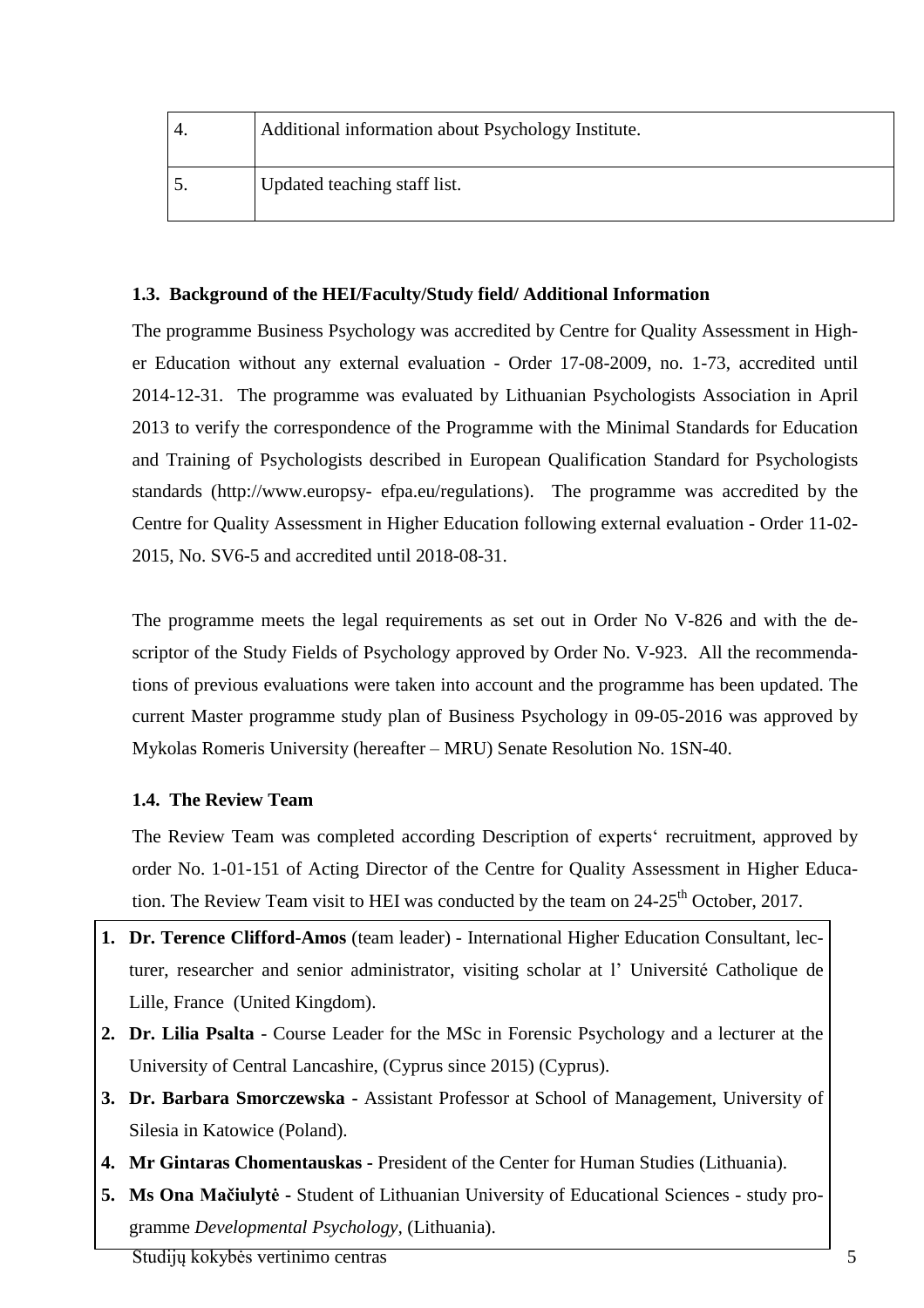### <span id="page-5-0"></span>**II. PROGRAMME ANALYSIS**

#### <span id="page-5-1"></span>**2.1. Programme aims and learning outcomes**

The programme objectives and intended learning outcomes are well-defined and clear. The aim is focused on highly-qualified psychologists equipped for work in business organizations, prepared for business elements such as marketing and human resource management, economic and juridical basics of business development and who are able to apply their professional competences towards the efficiency of businesses, their improvement and for the development of their personnel wellbeing. [SER, 2.1, p.6]

Generic competences include the developed ability to and carry out quantitative and qualitative research in terms of relevant contemporary scientific knowledge and appropriate methodology, continuous learning within changing environments and the ability to communicate across a range of groups, professionally and technologically. Specific competences include skills in analysis and evaluation and appropriate and effective methods of intervention. Distilled from these are eight programme learning outcomes across a range of business purposes and needs. [SER, 2.1, p.6] There are 16 compulsory subject modules including the Master thesis, one freely-selected option and internship experience. All subject modules, together with learning outcomes and further details content, teaching/learning methods are presented on the Website of MRU: full-time study https://stdb.mruni.eu/studiju\_programos\_aprasas.php?id=8514&l=en

Both the aims and learning outcomes (programme and module), which address psychological expertise, cognitive domains in learning, personal and professional development, ethical dimensions, professional systems, qualitative skills, communication and psychological understanding appropriate to the understanding of the broad canvas of *Business Psychology,* self-development and the skills required for responsiveness appropriate to the field and beyond, are appropriately focused and interfaced in the respective modular subject areas. **[**SER**,** Appendix 1**]**

The Programme is legally governed by Lithuanian laws and documents and European regulations. These include the Law on Higher Education and Research of the Republic of Lithuania (30 April 2009, No XI- 242), the Description of General Requirements for the Degree-Awarding Second Cycle, approved by Law No V– 826 of the Minister of Education and Science of the Republic of Lithuania on June 3, 2010, the University's internal statute concerning national and international requirements and standards for specialists, and the Procedure for Studies approved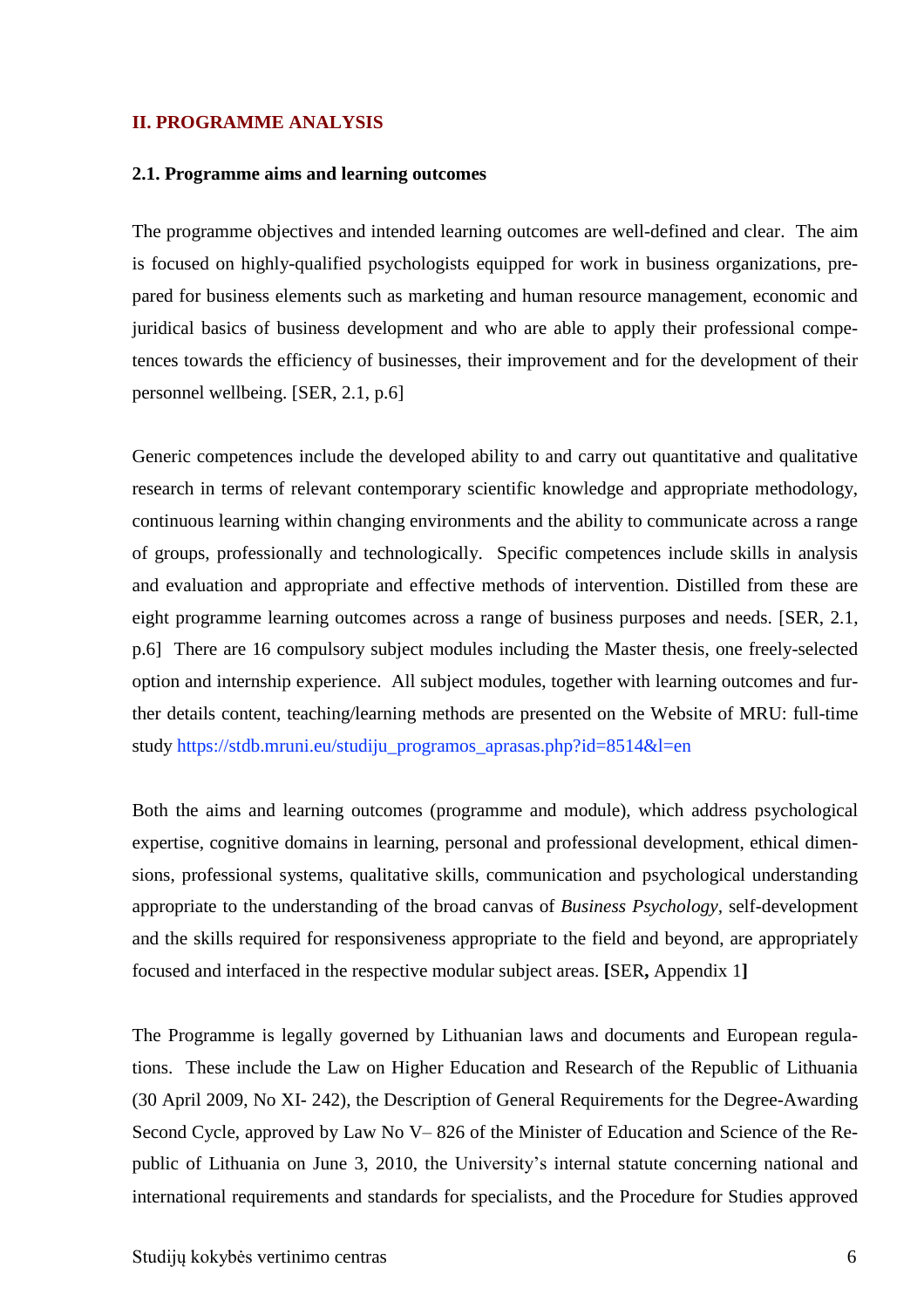by MRU Senate in 2011. [SER, 2.1.4, p.7] Recent research illustrates the importance of psychological services in Lithuania and are needed across the business community towards the solving organizational problems and 'in meeting the needs and challenges of modern society'.[SER, 2.1, p.8]

The University has a mission to create 'the culture and the state of a democratic society' by developing a skilled community, towards the promotion of sustainable development of organizations and communities. It seeks to open ways to foster personal and professional success 'for every member of our community'. Although this is a laudable, but manifestly difficult objective, seeking to become a provider and leader in producing the best-qualified professionals in the country, is part of the University's determined mission in partnership with 'the public, business partners and alumni'. Towards this universal goal for Lithuania, the programme, *Business Psychology* is well placed to make a contribution. [SER, 1, p.4 ]

The Master degree enables graduates to work as researchers in Psychology as well as a psychologists in various businesses and public and private institutions. Graduates will be able to continue their academic work to doctoral and post-doctoral levels, and, or apply their achieved knowledge and skills in human resources management and to the world of business. The programme objectives and learning outcomes encompass and express both career pathways. SER, 2.1, p.9]

The programme objectives and intended learning outcomes are adequately situated at Level 7 of the European and Lithuanian Qualifications Frameworks and therefore correspond to the advanced and higher learning required for second-cycle studies. There is firm and reliable compatibility between learning outcomes, content and the second-cycle qualification.

#### **2.2. Curriculum design**

<span id="page-6-0"></span>The structure of Master study programme of *Business Psychology* is in compliance with the order of the Republic of Lithuania Minister of Education and Science: 'On approval of general requirements description for Master study programmes' (3rd June 2010, order No. V- 826), the order of the Republic of Lithuania Minister of Education and Science: 'On the approval of fulltime and part-time study forms description' (15th May 2009, No. ISAK-1026) and other legal acts regulating Master studies in Lithuania and at Mykolas Romeris University. The programme was implemented in the Lithuanian language in 2006; the current Master programme study plan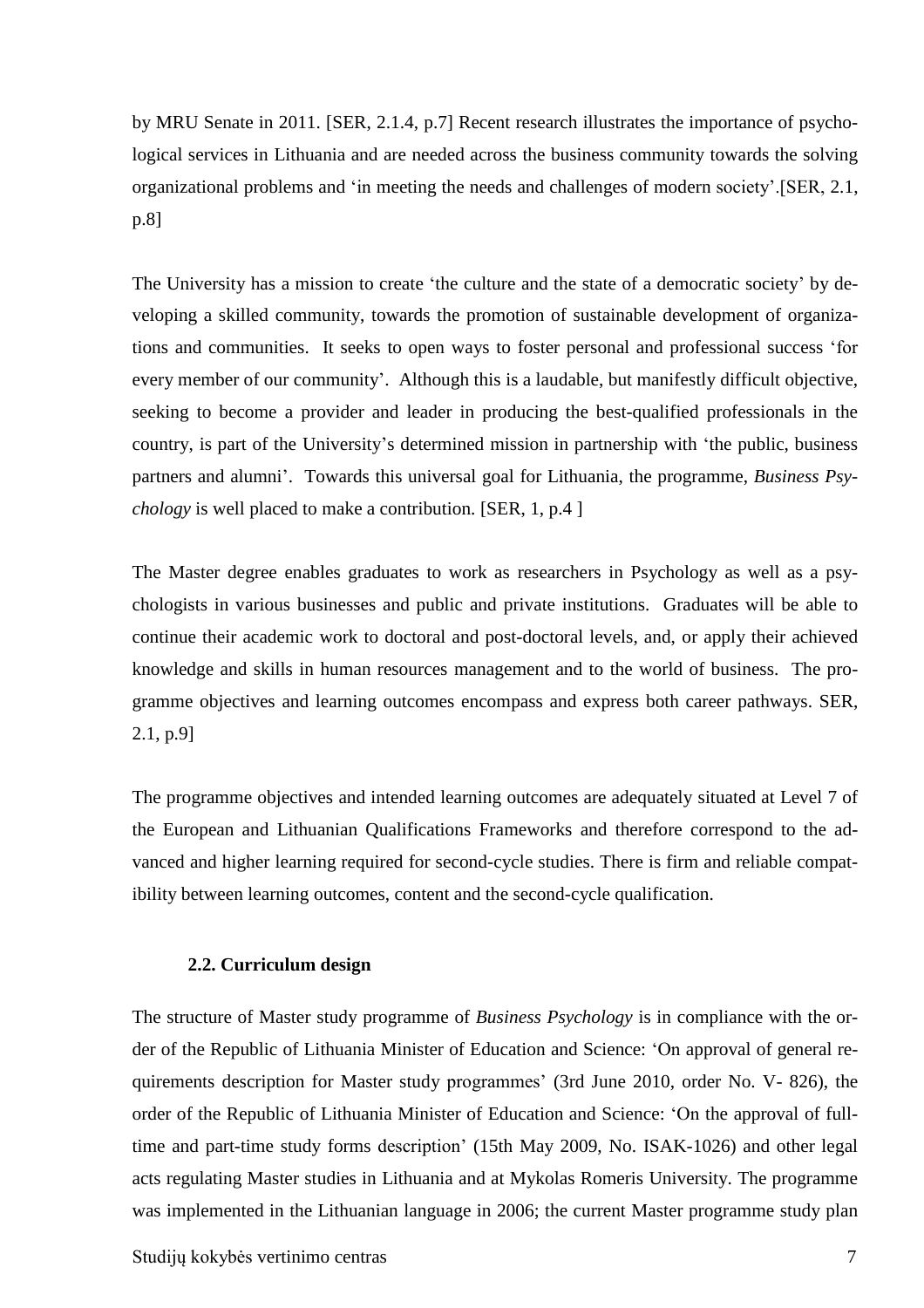of Business Psychology was approved by MRU Senate Resolution in 9th May 2016 (No. 1SN-40). [SER, 1.3, p. 5]

The overall volume of the full-time 2 year studies programme is 120 ECTS credits (30 per semester) obtained during the completion 16 compulsory modules, including the Master thesis (one unit in each of four semesters) and Internship, plus 1 elective course selected from two options during the third semester. [SER, 2.2, p.10; Annex 1.2A] Each module finishes with a final examination, or evaluation of an independently-prepared project. Subjects of study field are no less than 60 credits. There is no less than 53% of the student's independent work of the volume of every study subject. The total individual work is 78,5% of the volume of full-time studies. The curriculum of the first three semesters is designed with the maximum subjects per semester equaling 5; and the last semester includes 2 subjects, 10-weeks of Internship, the Master thesis, its finalization and defense. The total credits for Master thesis is 30. The advanced-study subjects are based on knowledge and skills acquired during the first-stage of University studies; so only Bachelors of Psychology are admitted to the Master study programme. [SER, 2.2, pp.10-12; Annex 1.2A]

The *Business Psychology* Master study programme has been offered in the form of 3 years parttime studies which is currently not in operation. From 2012, only full-time study has been implemented. The completion of the *Business Psychology* Master programme permits access to third-cycle studies, a doctoral qualification.

During meeting with Faculty senior staff, the Review Team were informed that the *Business Psychology* Master programme, from next year, or beyond, will be offered in English.

*Business Psychology* studies are viewed by the Study Programme Committee as an interdisciplinary science consisting of psychology, marketing and management areas. In terms of the field of expertise, all courses of the programme are logically classified into six groups. [SER, 2.2., p.10; Annex 1] The first cluster of subjects includes such study programme disciplines as Personnel Psychology, Management Psychology, and Psychology of Innovation Management, aimed to deepen the students' knowledge of the behaviour, attitudes and needs of personnel, to help them develop organizational and human resources in the business environment and in modern society. [SER, Annex 1] The second group of subjects: Team Building and Development, Business Negotiation and Mediation in Psychology, Training in Psychological Counselling and Internship, enable the formation of skills and work of the Business Psychologist. These 4 courses were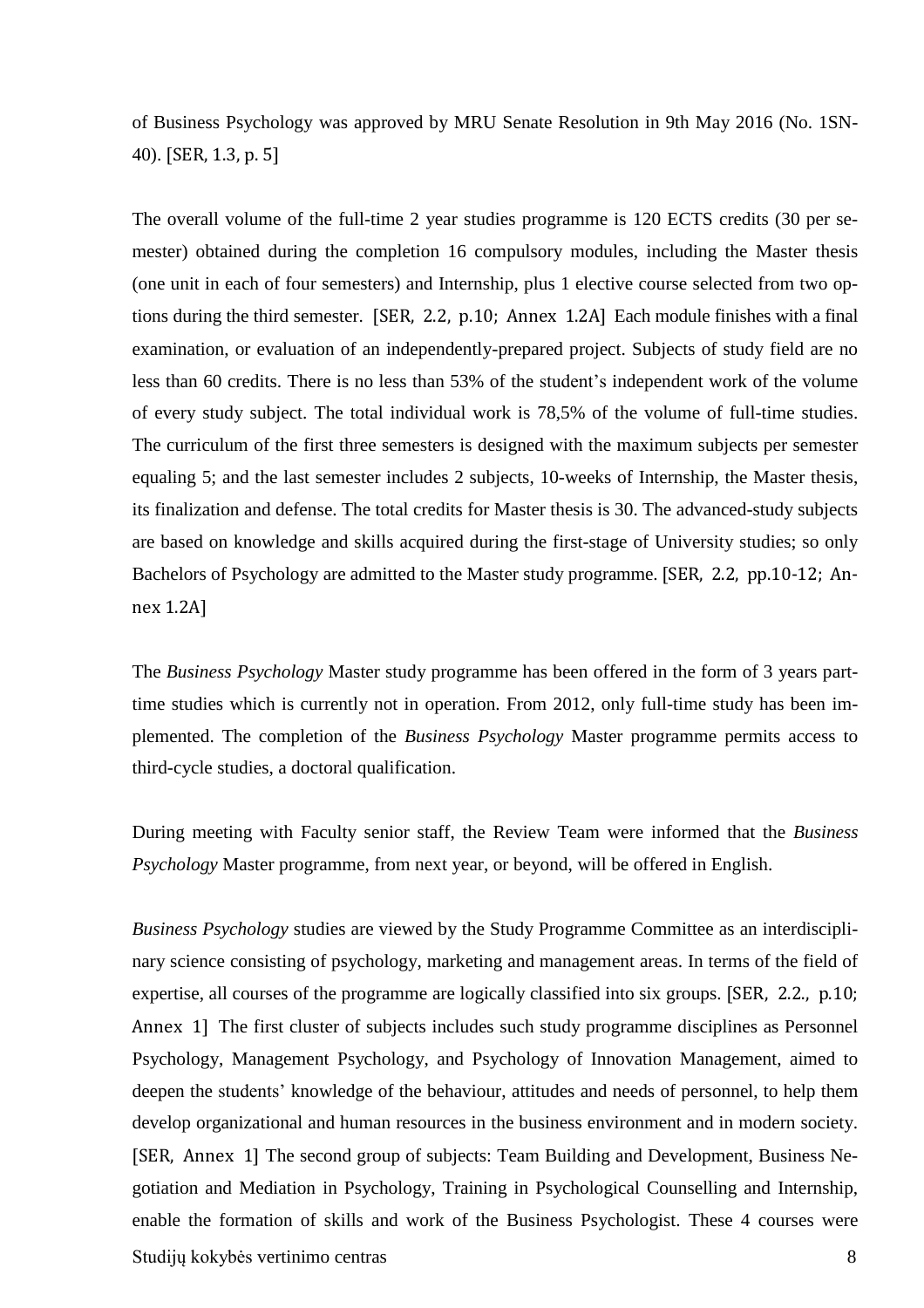planned to allow students gain and improve skills in practical work in the professional field. [SER, Annex 1]

The purpose of the third group of the study programme – including disciplines in Business Psychology and Psychology of Public Relations and Advertising – is to equip students in the knowledge, skills and competences in order to evaluate, analyze and solve psychological aspects of marketing, commercial, advertising and public-relations problems. [SER, Annex 1] The fourth component of the *Business Psychology* programme is intended for the development of skills in reliable scientific research work; however other courses mentioned above also contribute to the formation of the researcher's role. The subject of Scientific Research Methodology in Psychology is intended to give the students a general basis of scientific work and Data Analysis Methods in psychological research, necessary for work with data which they develop during subsequent semesters while performing individual research work in the Master thesis module. [SER, Annex 1]

Students can also choose one course from two options: Career Development Psychology or Work Motivation (the fifth group of subjects) to deepen knowledge in their selected field. Besides these psychological disciplines, the subject of Labour Law is offered to students during the first semester to prepare them for work in organizations, and also more generally, in the business environment (the sixth group). [SER, Annex 1]The modules are evenly spread across its duration and their themes are not repetitive.

The programme aims are purposed towards: preparing highly-qualified psychologists for business organizations with deep psychological knowledge in marketing and human resource management; to be familiar with juridical basics of business development; be able to implement their professional competencies for efficiency of business organization and for improvement of personnel well-being. [SER, Annex 1.1A] Employers and social partners, during interviews, explained the need in Lithuania for organizations to employ business psychologists, but graduates also need to understand business and management perspectives and be familiar with business indicators as well as with business vocabulary.

Following the last external institutional review in 2014, an optional subject was included in the curriculum: (students can choose between Career Development Psychology or Work Motivation); one compulsory subject was added (Training in Psychological Counselling) and two modules were improved and enriched with new aspects and more contact hours for practice (Business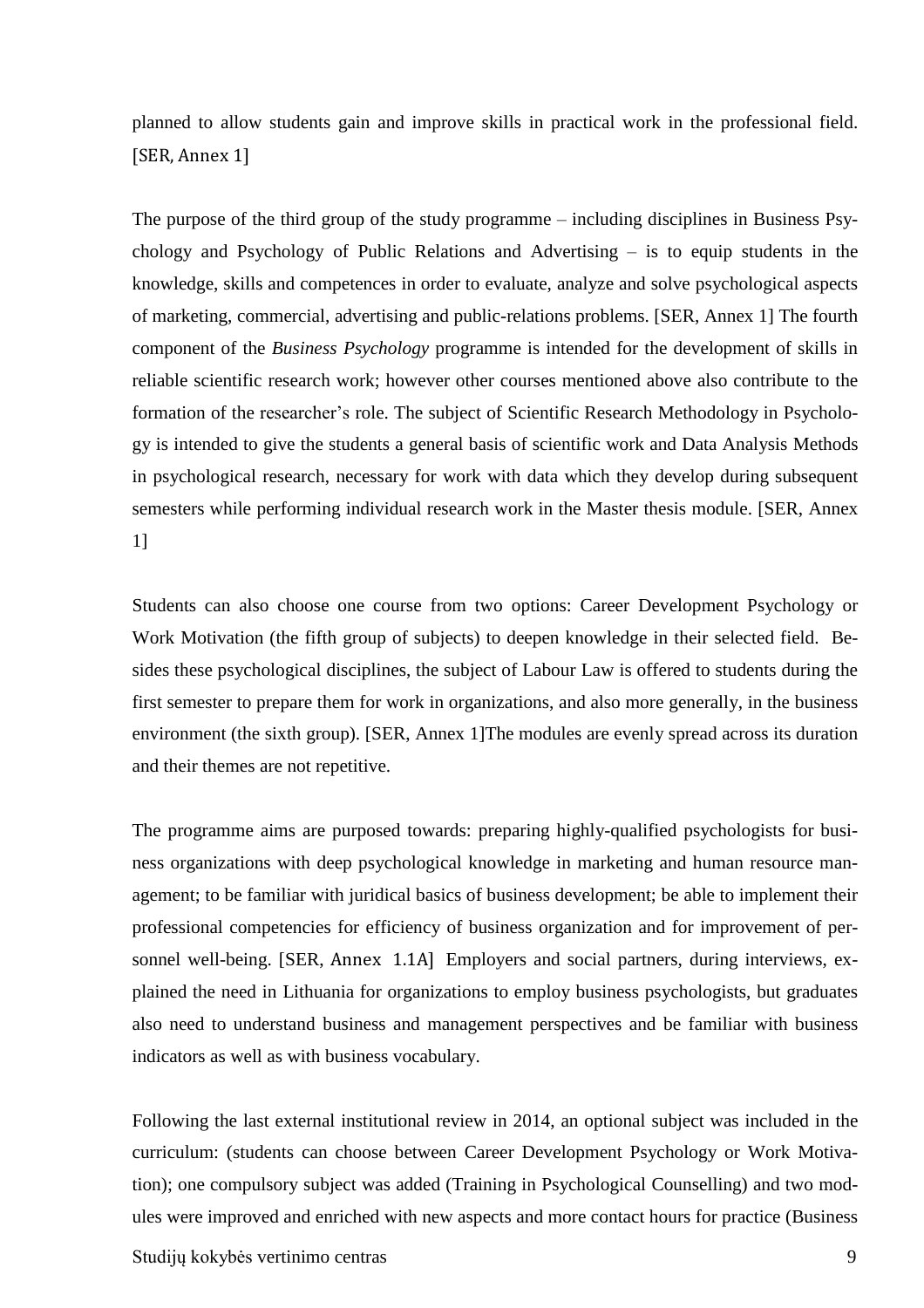Negotiation and Mediation in Psychology, and Scientific Research Methodology in Psychology). Two modules were moved to later semesters (Data Analysis Methods in Psychological Research and Personnel Psychology). These decisions were recommended by the previous expert group, also as updating processes applied by the Study Programme Committee and by social partners' and students' requests. [SER, 2.2, p.12]

Courses offered in the *Business Psychology* programme often have an integrative character and help to make connections between various components and domains of knowledge as well as to integrate aspects of professional role, such as Psychology of Innovation Management, Psychology of Public Relations and Advertising or Business Negotiation and Mediation in Psychology Practice. [SER, 2.2, p.13] The specifics of modules and their high level confirms that level 7 is clearly in evidence. This was also confirmed through the Review Team reading a range of Master theses.

The *Business Psychology* programme has its own distinctiveness from similar programmes study programme at MRU (such as Human Resources Management, Organizational Psychology, Work and Organizational Psychology programmes) maintained through its interdisciplinary approach towards the role of the psychologist working in business organizations. [SER, 2.1.7, p.9] Following the recommendations of the programme expert group for accreditation mentioned above, the content of the Scientific Research Methodology in Psychology subject was refined, and more themes involved related to qualitative research. [SER, 2.2, p.12; Annex 1] Not unreasonably, a qualitative approach to scientific research should be reflected in students' theses as well as the more dominant quantitative research methodology.

Using multiple teaching methods in the duration of *Business Psychology* programme enables students to assimilate the modules' content and achieve their intended learning outcomes, which also correspond with the programme learning outcomes. These include, for example: interactive lectures; individual and group discussions; round table debates; problem-oriented learning; essays; individual consultations; group and individual project work and research; literature review; information retrieval and analysis; role-playing exercises; case analysis; presentations and educational films. Between 2013 and 2016 new learning/assessment methods were introduced, such as diaries (for Internship), concept mapping (for Psychology of Public Relations and Advertising) and self-reflection (for Team Building and Development and Internship). [SER, 2.2, p.14; Annex 1] In interview with the Review Team, the alumni raised the self-reflection topic in the examina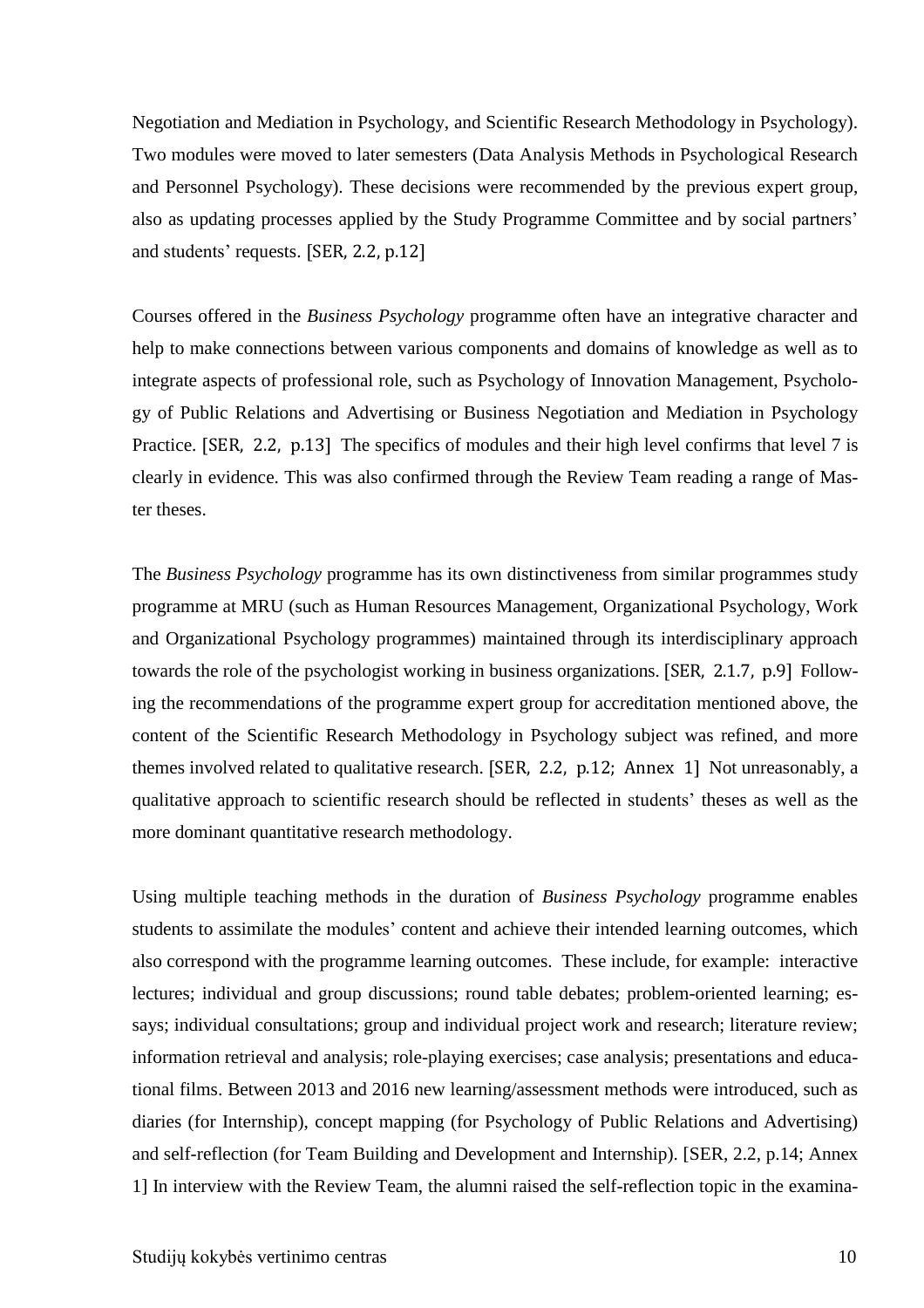tion process context. They suggested to arrange plenty of space for reflection for all learning and practice.

Students' independent work during study process is supported by individual meetings with teachers in the form of consultations hours or by virtual communication which is easily organized, the students claimed during their meeting with the Review Team.

The scope of the programme and complementarity of the subject modules is sufficient to achieve the learning outcomes, generic and subject-specific competences and the purpose of the study programme. [SER, Annex 1.1A and Annex 1] Many of the learning outcomes come to fruition during the 10 weeks internship (awarded by 15 credits) under the guidance of two supervisors and ending with a comprehensive report. The internship provides for the application and development of knowledge, competences and abilities acquired during studies, their application in the environment of a business organization, as well as gaining practical experience.

The scope of Master thesis module is sufficient to achieve its learning outcomes; however the SER authors noted with concern that 'Too many students fail to prepare their final work on time'. [SER, 2.2, p.17] In the opinion of teachers and students, that situation is caused by combining work with education and other life roles. An attempt at solving this problem was through a 'Workshop of Master Thesis Ideas', organized in June 2017, which was positively assessed both by students and supervisors, stated during interviews with the Review Team. [Annex to the SER: 'Additional information related to Business Psychology study programme']

The content of the programme in general reflects the latest achievements in the field and Institute of Psychology, providing an opportunity to study from the state-of-the-art sources. [SER, 2.2, p.13] The module descriptions are representative of the discipline and contain the most important readings for students at Master level. [SER, Annex 1] There is a good balance between sources in English and Lithuanian languages, but it would be desirable to propose more empirical texts focusing on current events in the form of scientific papers, supplementing theoretical readings in recognized handbooks. Journal articles are cited in large quantities in students' Master theses, the Review Team observed.

The Review Team recommends continuing the successful work towards broadening and deepening contacts and communication with the representatives of the labour market. They acknowledge existing significant developments including: a 2017 workshop led by representa-

Studijų kokybės vertinimo centras 11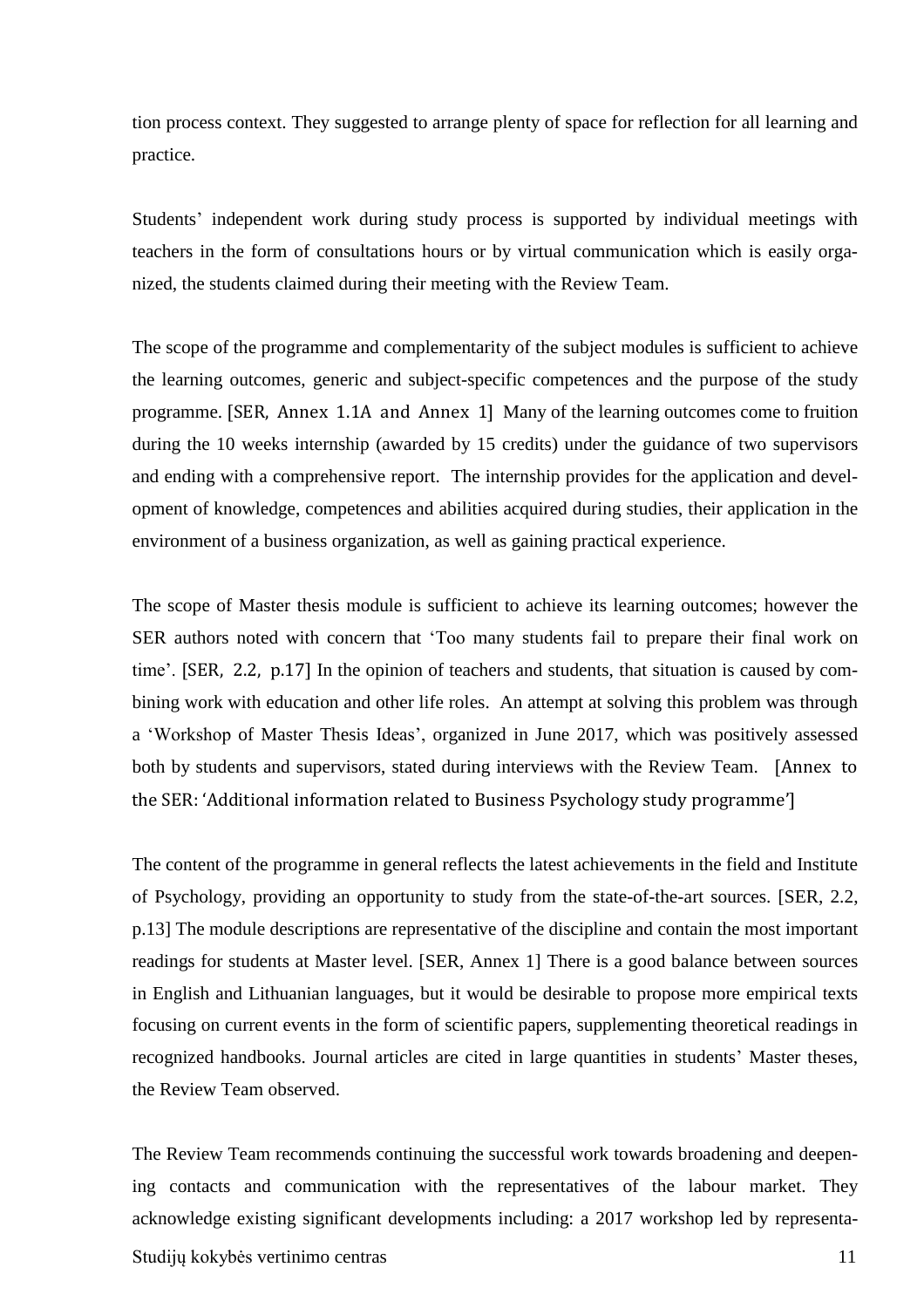tives of Barclays Group Operations; in the same year students' participated in International Teaching Week lectures, where they listened to a representative from the Eurasia International University Business Administration Department; again in 2017, there was a workshop on Change management and Personnel management at AB Telia Lietuva; and later in the year a workshop on 'Project Management Essentials' led by representatives of Barclays Group Operations Limited Lietuva. Yet later in the year, students participated in discussion on the 'Business psychologists' role in advertising' held at Vilnius University; and towards the close of the year (December, 2017) students participated in the workshop/lecture led by a representative of DXC Technology (prev. CSC). A further workshop with DXC Technology will be held in February, 2018. At this time, invitations are being sent to several overseas lecturers on various aspects of business.

During interviews with the Review Team, alumni named 'self-management' as the form of organizational management (based on self-directed work processes) and also 'change management' as not being covered in the current modular content. The Review Team noted, however, that the topic has been included in the module, 'Psychology of Innovation'. Further, topics such as virtuality, virtual teams, virtual life, social media, computer-mediated communication, computer based learning, e-HRM, web-based HRM, or human-computer interaction are contemporary concepts present in working life, and should therefore be considered in the curriculum. The Review Team learned that discussions have been held in these areas [[Information supplied post report submission to MRU]

#### <span id="page-11-0"></span>**2.3. Teaching staff**

It is required by law, that no less than 80% of the teaching staff shall have advanced degrees. MRU, SER Annex 2 presents a list of teaching staff of 19 lecturers, of whom 14 hold doctoral degrees and 5 do not. During the evaluation the qualifications of the teaching staff were updated, showing that there were 15 lectures holding doctoral degrees. Based on new documents provided the Review Team agreed that legal requirements were met.

In general the teaching staff are highly qualified, have been participating in diverse teaching and research programmes and have sufficient and an impressive number of publications. From 2007 to 2016 the teachers of the *Programme* published 14 publications indexed in Web of science and/or Scopus, 18 publications in other international scientific databases, 11 publications in peer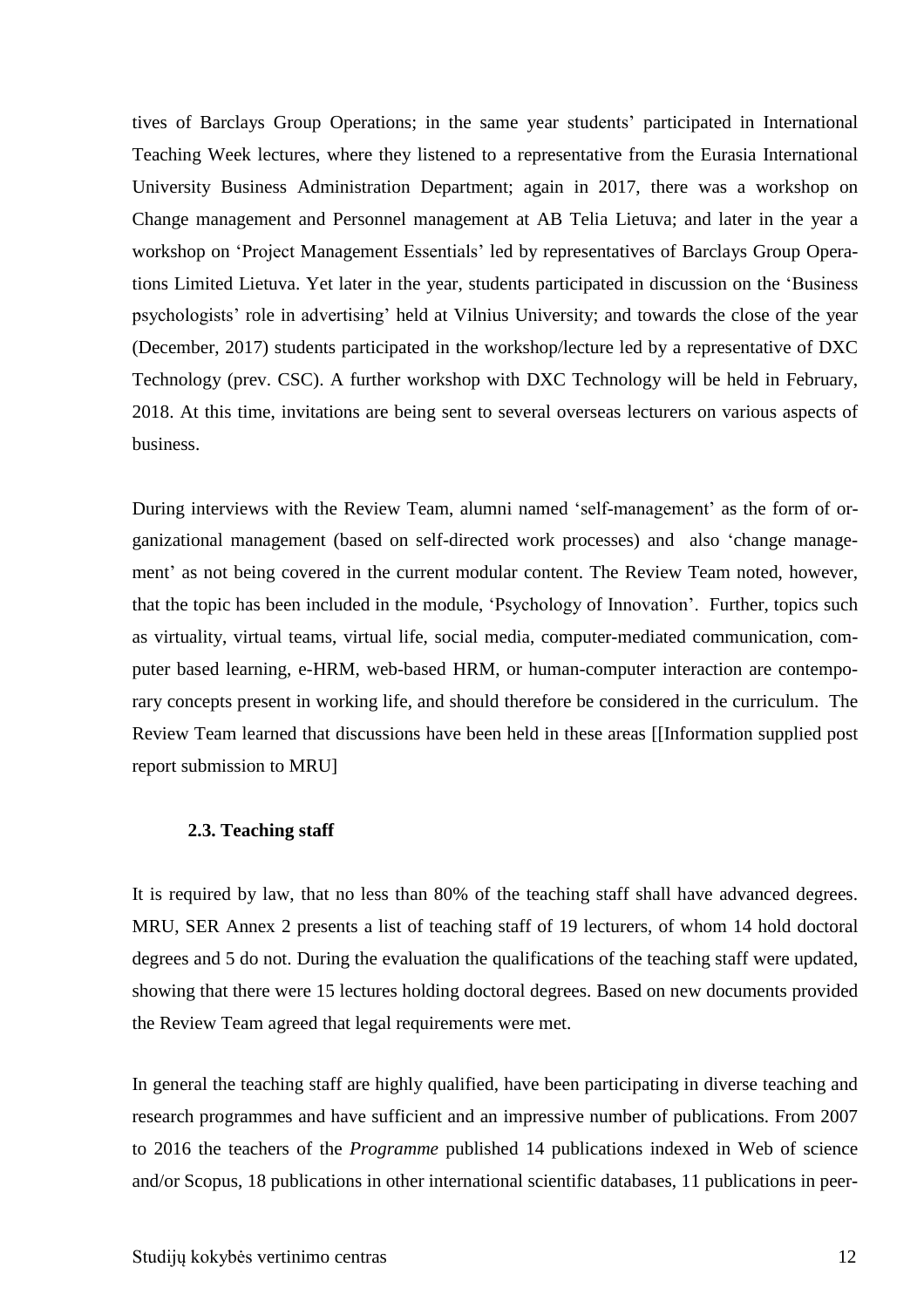reviewed journals and editions, 9 textbooks and methodological tools and 36 conference reports directly related to the Programme. [SER, 2.3, p.18; Annex 8]

Teachers have experience of teaching in other universities and have experience of working overseas, including, for example Sweden, Netherlands, Estonia and Spain. Several staff members have attended courses of *Innovative Learning Methods* held by the very valued MRU Institute of Education of MRU. [SER, 2.3, p.21; Annex 8] Examples of recent research projects include: 2013-2017 COST Action IS1210 "Tackling the Physical and Psychosocial Consequences of Dissatisfaction with Appearance";  $2015\ 03 - 07$ : Project "The analysis of necessary competences for civil service and job descriptions of civil servants catalogue". [SER, 2.3, p.18]

The Order No V-826 of 3 June 2010 of the Minister for Education and Science of the Republic of Lithuania requires, that no less than 60% (or 40% where the study programme is oriented towards practical activities) of teaching staff holding advanced degrees, shall engage in research in the same area as the subject they teach. Judging from scientific programmes in which the staff were engaged during recent years, teaching staff are sufficiently involved in research in areas related to programme subjects they teach and related to *Business Psychology.* However, students and alumni expressed their wish that lecturers should gain more professional experience in the practical setting in order to bring this to students. It was noted that more visits to classrooms from professionals in the field would further enhance the overall quality of the programme. Moreover, where possible, business personnel might be used more in reciprocal arrangements in exchange, with professors going out to gain experience and business personnel coming into the University for short periods.

The number of teaching staff of 19 is adequate to ensure learning outcomes across the programme and for the entire student body on the programme. Many of the teaching staff declare that MRU is their primary place of employment. [SER, 2.3, p.17]

Teaching staff turnover reveals that there were few new lecturers involved in the programme. In previous SKVC evaluation, completed in 2014, it was critically admitted, that there were 'relatively few' incoming lecturers to *Business Psychology,* and that without a high profile of foreign specialists in business psychology, it would be difficult to attain the aims of the programme. The situation since then in essence has changed, as during the last three years, 4 incoming teachers from Estonia, Latvia, Israel and Germany gave lectures relevant to *Business Psychology.* [SER, Annex ]. The Review Team believes that this is progress and that it should be further enhanced.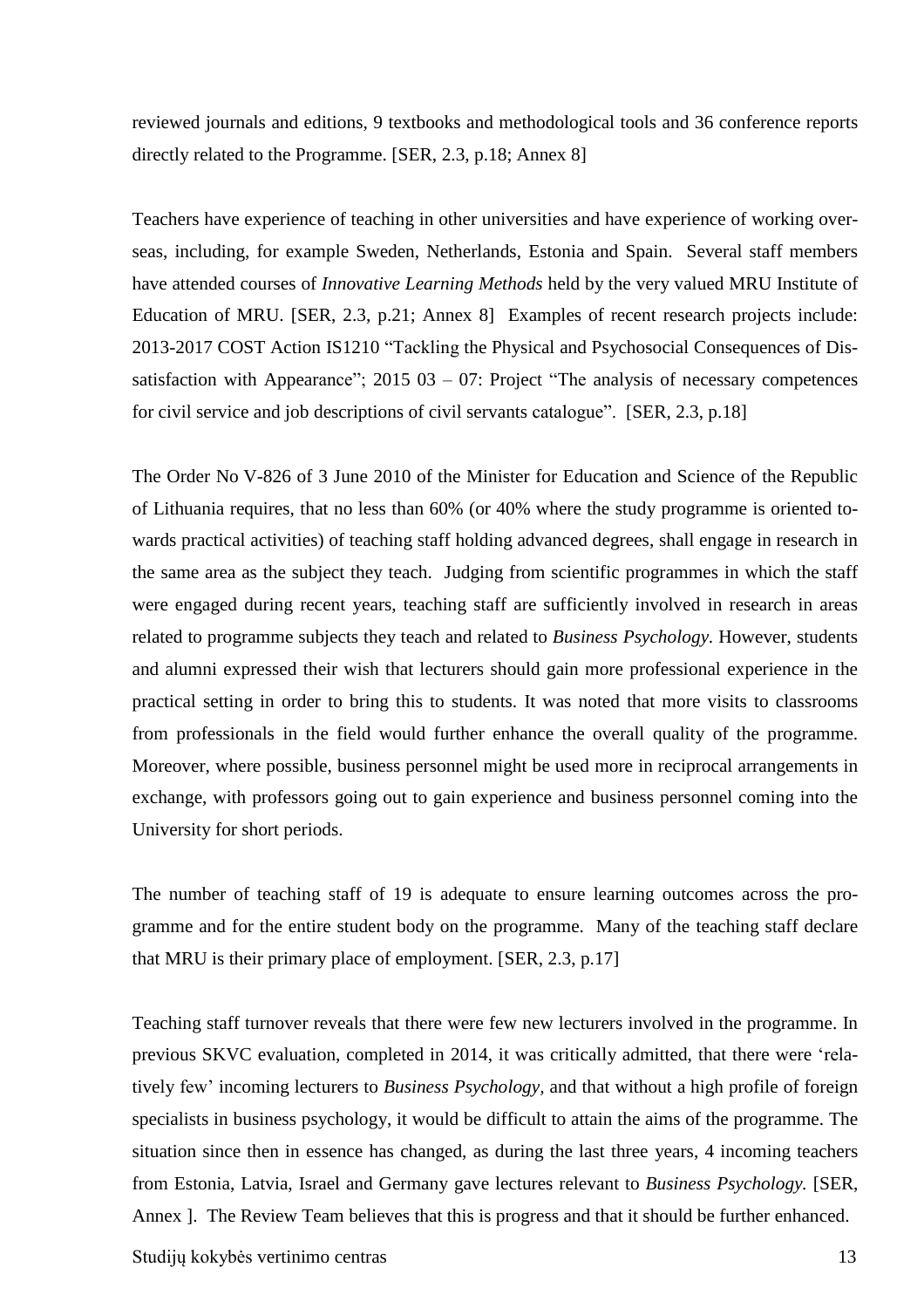MRU, through its internal quality system, assures that teaching staff are competent to deliver quality teaching. From the meeting with the teaching staff, it was noted that they continuously upgrade their competences and organize in-house training for improving teaching skills. In general, student and alumni were content with the style and quality of teaching, specifically mentioning good relationships with staff and their eagerness to provide feedback, and facilitate opendoor policies.

### <span id="page-13-0"></span>**2.4. Facilities and learning resources**

The Review Team assessed the premises for the studies as exceptional both in their size and in quality for the size of the number of students. The Review Team assessed lecture halls to be exexcellent for the University. Since MRU is a relatively new university, it provides students with state-of-the-art infrastructures for the learning environment. The library also has a flexible schedule with a variety of operating hours, allowing students to learn in a working environment that is suitable for their needs. A diversity of reading rooms is also available (Grand Reading Room, Longish Reading Room, Mini Reading Room, Internet Reading Room, Silent Reading, Rooms, Lecturers' Reading Room. SER, 2.4, p.23) There are also, 453 seated places for reading and work (121 of them are computerized). This variety allows the reader to choose the working environment which is the most suitable and the specific type of task.

However, the Review Team recognized that most of the premises are securely locked, and students require prior booking or call the security to gain access to the facilities. When the SER preparation group were asked about this, it was suggested that the high prevalence of theft incidence at the University in the past, prevent them from having open access to all facility rooms. To obtain an effective academic environment for the students, the Review Team suggests that the University might see the possibility of placing cameras in the corridors to stop these incidences rather than securing facility doors.

In addition, according to the teaching staff, academics do not have designated individual offices, and they all work in open spaces with their students. Even though they prefer working in the same offices with their PhD students, the Review Team believes that full-time academic and research faculty requiring a high-level of privacy for working on confidential matters or meeting with students, staff and others, ought to be allocated private spaces by the University. Post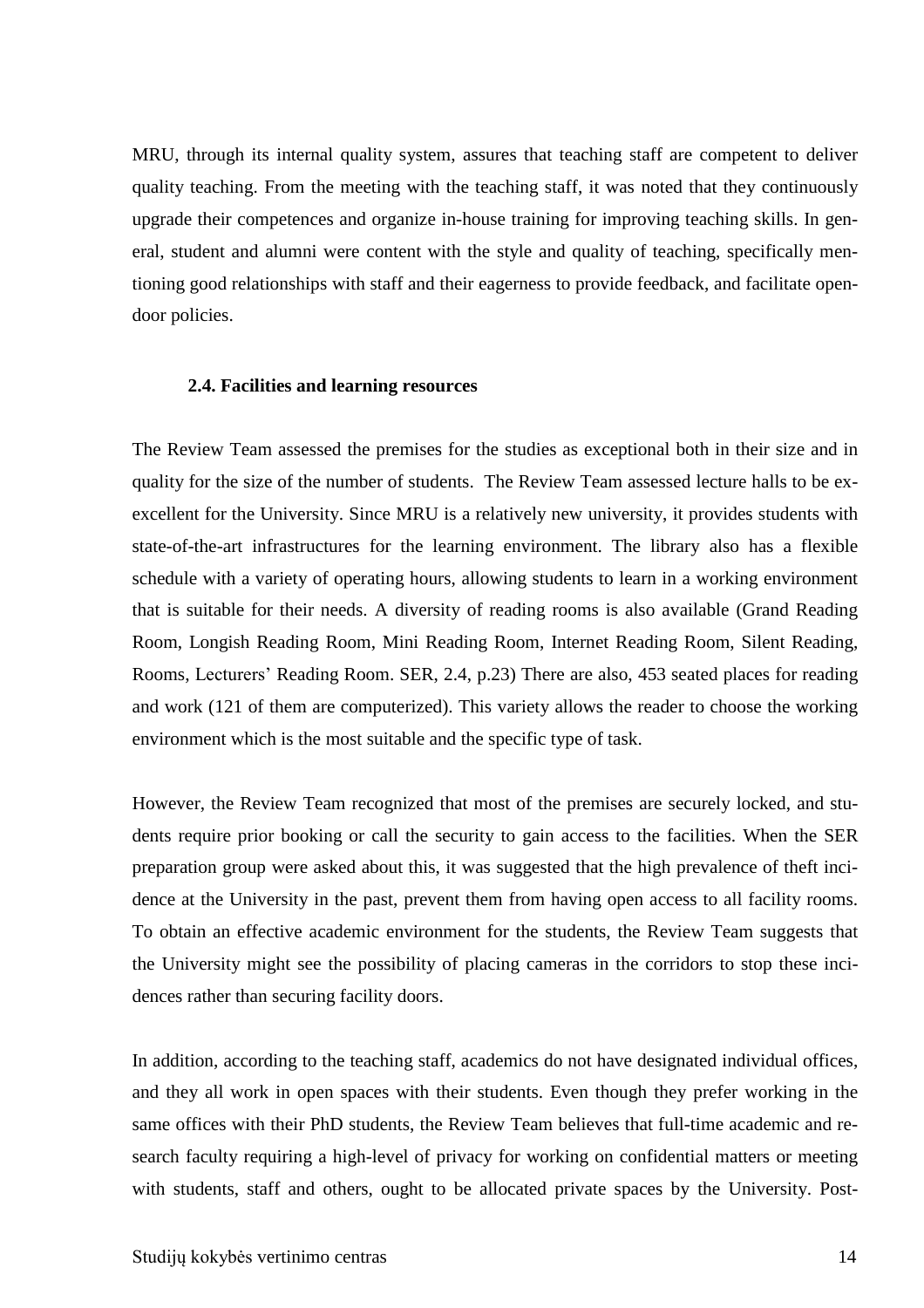doctoral scholars, graduate students and part-time faculty and staff could be assigned office space in a shared office arrangement.

The Review Team assessed the material resources as sufficient to conduct an effective study programme. The lecture halls have an effective sound system and video equipment used by the teachers, e.g. video conferences, interactive lectures and workshops. MRU has made a considerable investment in providing funds for latest teaching materials, technologies and computer networks. [SER, 2.4, p.25] It was also clear that the University provides user-friendly services for all students and employees, including a thematic librarian who helps students to find psychological resources more effectively. This consultancy takes place not only at the library building but also online with the help of Skype. [SER, 2.4, p.24] Eduroam and Moodle are also available for teaching material and learning resources. There is a wireless network in the whole area. Moreover, readers have access to in-house scanning, printing and copying services, enabling students to find their needed resources quite easily. [SER, 2.4, p.24]. The facilities in the Psychology Laboratory provide excellent opportunities for students to develop the skills in particular methods of scientific research. The Review Team were informed that MSc students use the laboratory facilities for the acquisition of thesis experiments and collection of data. In last couple of years 2 MSc Thesis were attained (2016 and 2017) with the use of the laboratory equipment. Furthermore, a Young Scientists' Project has received a grant for an initiative running from 2017-2019, involving a newly-acquired Pupil-Headset Eye-Tracker. The Review Team is pleased with the University's endeavor to support research-practice opportunities for its students.

The University emphasizes that students' practice should be as close to real situations as possible. Work placement is being conducted in organizations outside the University. [SER, 2.4, p.23] Students have two different options: i) either find a desired practice place themselves or ii) pick one from the University's social partner list. When the Review Team asked the students about their internship experience, it was clear as to the various ways in which the University provides adequate academic, social, financial and psychological support for them during their placement.

Regarding mobility programmes, students were all aware of a particular programme (i.e. Erasmus). When the Review Team asked about the various ways that the University chooses to promote the mobility programmes, students replied that the teaching staff, as well as the University's mobility coordinator promote these type of programmes throughout the year. According to the SER preparation group, respective information is shared with the teachers through regular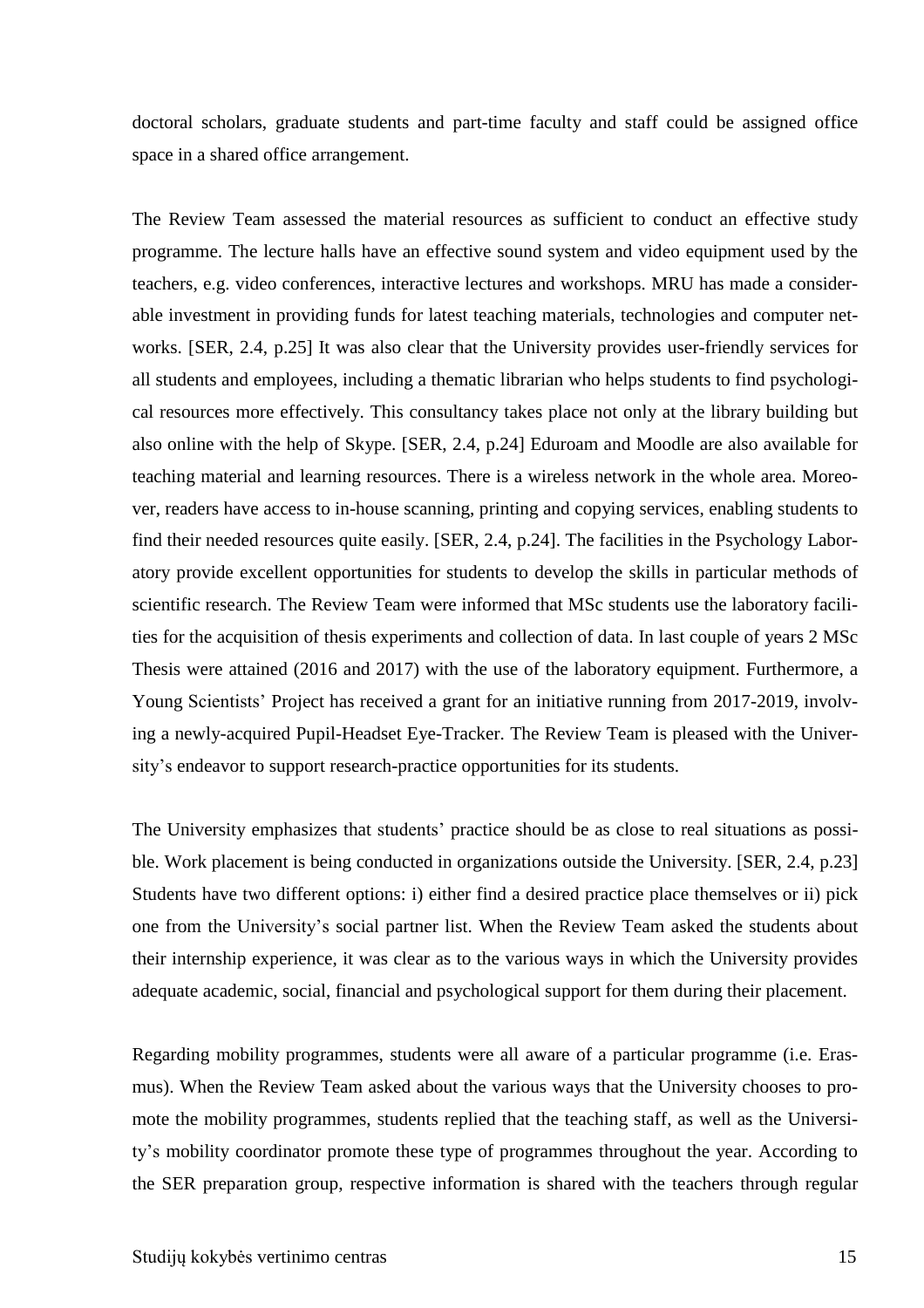formalized meetings organized by the University. Students also have the chance to discuss their Erasmus experience in staff meetings and in the Student Committee.

The Review Team suggests that the University continues being committed to enhancing their students' understanding and appreciation of other cultures, languages and learning approaches by providing opportunities for all students to engage with the global citizen agenda and to equip them for international career opportunities, though it is recognised that much is currently being achieved in this direction.

The Review Team found the overall reading and teaching material of the university to be more than sufficient to implement the Master study programme and the facilities, and learning resources are excellent. The University is equipped with 8190 publications and with 15 research databases related to psychology (i.e. "eBooks on EBSCOhost", "Science Direct eBooks", "PsycARTICLES"," SocINDEX with Full Text", "JSTOR", "SAGE", "SciVerse (Science Direct)", "SpringerLink", "Taylor and Francis", "PsycTESTS"). The readers also have access to 2116 scientific journals and 19,505 electronic books, all related to Psychology. [SER, 2.4, p.24] The teaching material is in line with other mainstream European institutions, and students are equipped with a positive and resourceful learning environment.

The Review Team found the overall facilities and learning resources to be exceptional and of great benefit to the students.

#### <span id="page-15-0"></span>**2.5. Study process and students' performance assessment**

The entrance procedure and requirements to full-time and part-time studies of *Business Psychology* at MRU are set by the University and approved by the Senate every year. According to Resolution No XI-411 of the Seimas of the Republic of Lithuania on 23 July 2009, the admission requirements to studies are announced by the University at least two years before the beginning of the academic school year.

Studijų kokybės vertinimo centras 16 The admission process is organized by the Student Admission Commission. Only those who have Bachelor degree of Psychology can be accepted to the programme. The entrance score is calculated by multiplying grade of the Bachelor thesis by 0.8 and adding an average of all the grades of Bachelor degree diploma. The total number of study places is set by the Senate, taking into account that the quality of studies and possibilities of scientific activity would be ensured.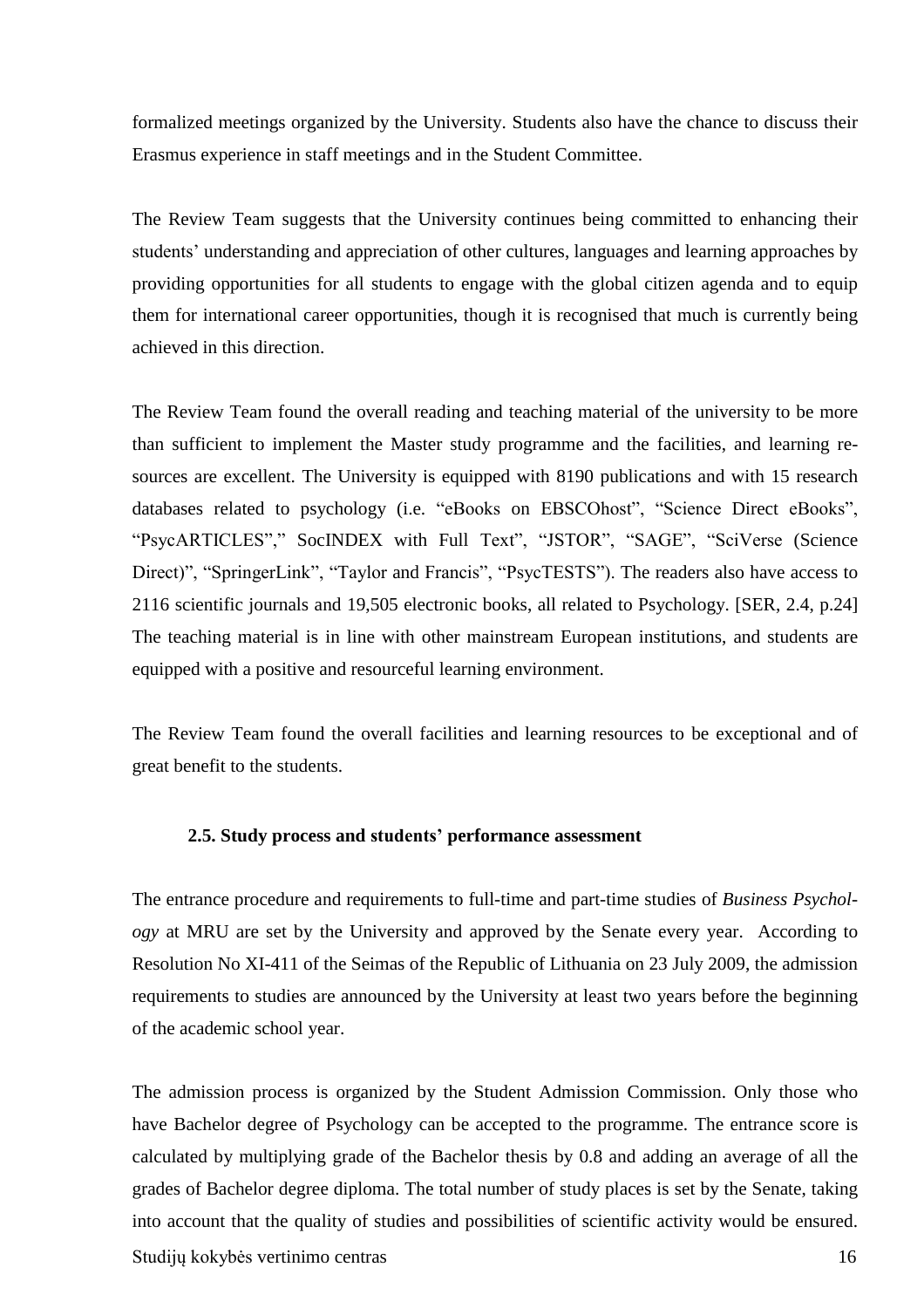Nevertheless, the Review Team formed the opinion that the admission procedure should be clearer when it comes to applicants who have low scores but who are able to pay tuition fees.

The information about entrance requirements is updated annually and is accessible on the official website of Mykolas Romeris University: [http://www.mruni.eu/lt/busimiems\\_studentams/magistranturos\\_studijos/](http://www.mruni.eu/lt/busimiems_studentams/magistranturos_studijos/) (In Lithuanian). [SER, 2.5, p. 25]. The entrance requirements to second-cycle studies of *Business Psychology* are wellfounded and transparent.

At the beginning of academic year, students are provided with access to an electronic study environment (MOODLE). Information about the requirements, the tasks of each study subject, the literature, the assessment system, and other matters, are published on the electronic study environment MOODLE and can also be found in Mykolas Romeris University website: [\(http://www.mruni.eu/en/ects/information\\_package\\_course\\_catalogue/general\\_information\\_for\\_](http://www.mruni.eu/en/ects/information_package_course_catalogue/general_information_for_students/) [students/\(](http://www.mruni.eu/en/ects/information_package_course_catalogue/general_information_for_students/)in English)). [SER, 2.5, p.27] During the meetings with teaching staff and students, the Review Team noted that students are introduced to subject learning outcomes during the first lecture. Students have an opportunity to choose optional subjects in accordance with their needs. SER, 2.5, p.32]. Should students have any questions related to the study process, they can apply to teachers and other academic personnel members. Teachers provide at least 4 hours per week for student counselling concerning study process issues. [SER, 2.5, p.28]. However, according to opinion expressed during the interviews, including students, even more emphasis should be given to practice, and more professionals in the field of *Business Psychology* invited to classrooms.

At the beginning of the academic year, students are acquainted with possible subjects of the Master theses, suggested by teachers. Supervisors of the Master theses help students to specify chosen topics, choose appropriate research methods, analyze literature and research results. [SER, 2.5, p.28]

Master students of the *Business Psychology* programme are provided with conditions to engage in scientific activities. Students are encouraged to take part in individual research implemented by the researchers of the Institute of Psychology, or, subsequently, take part in doctoral research. In 2016, one student contributed to a research project conducted by the leader of the Psychological Wellbeing laboratory. Moreover, several students participated in applied sciences activities during their internships at an MRU social partner institution - the State food and Veterinary Ser-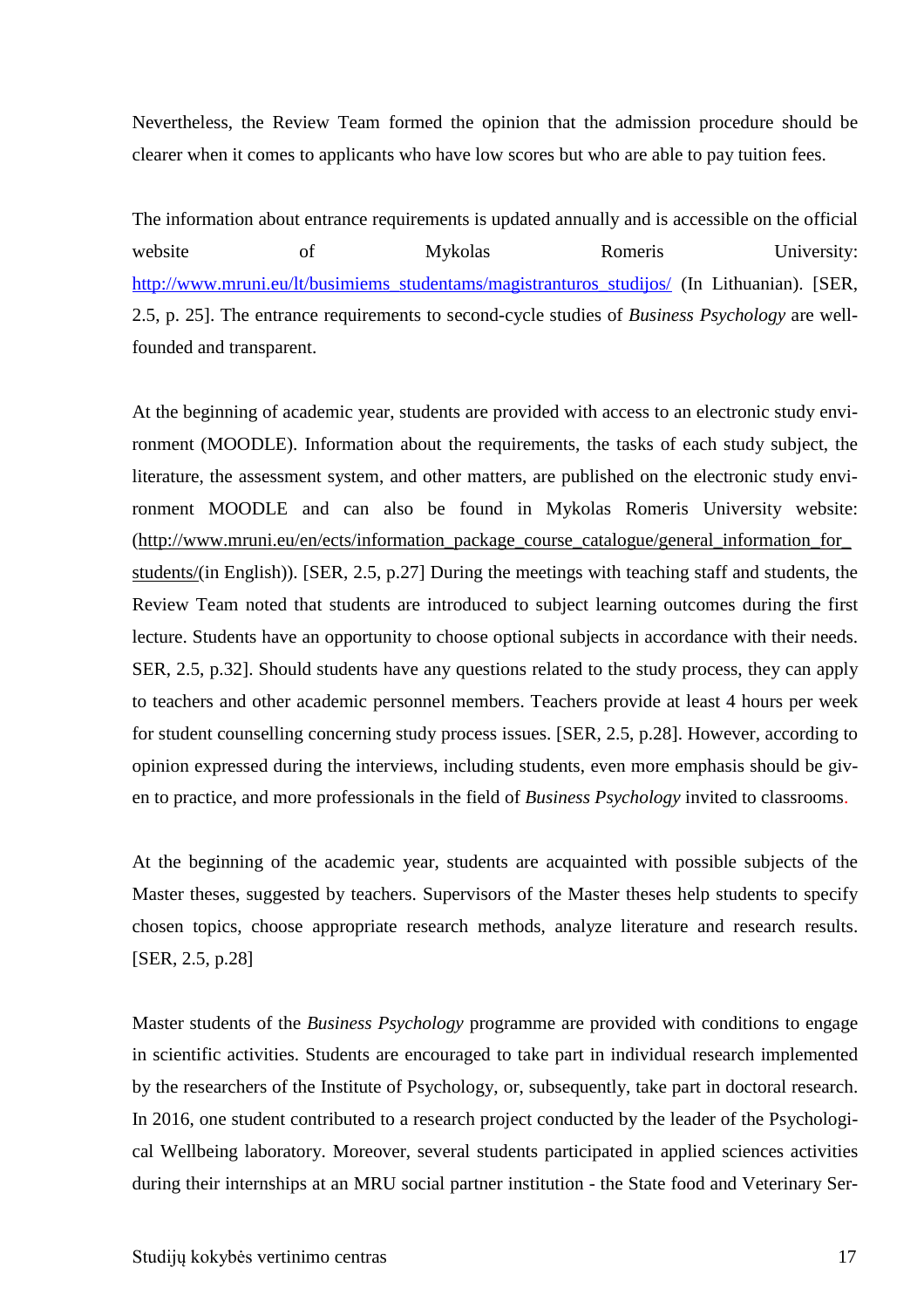vice. One of the students won first place in the competition of the Lithuanian Republic: 'The best Internship in 2015'. [SER, 2.5, p.27].

Furthermore, students are invited to participate and prepare their own contributions for scientific conferences such as the annual *Business Psychology* conference or *Scientific Thought Festival*, organized by MRU, the *Conference of Young Researchers and Conference of Lithuanian Psychologists.* Students are actively involved in the annual *Business Psychology* conference. In 2015, all the Master students of *Business Psychology* participated in this conference. The administration of the University is making efforts (for example refunds on travel expenses) to ensure the possibilities for students to participate in this conference. Additionally, students are encouraged to take part in the scientific conferences not only as a participants or speakers but also as volunteers. [SER, 2.5, p.27]. It is important to mention, that students also have opportunities to participate in MRU Cultural Activities Centre, which is divided into activities of University Folk, Dance and Music ensembles and activities of cultural events. More information is accessible on on the website: [http://www.mruni.eu/en/university/organizational\\_structure/estetinio\\_ugdymo\\_centras/naujienos](http://www.mruni.eu/en/university/organizational_structure/estetinio_ugdymo_centras/naujienos/) [/.](http://www.mruni.eu/en/university/organizational_structure/estetinio_ugdymo_centras/naujienos/) [SER, 2.5, p.29]. In summation, students of *Business Psychology* are encouraged to take part in scientific, artistic and applied science activities.

*Business Psychology* students are encouraged to take part in mobility programmes. The University has ample bilateral agreements with universities from Germany, Turkey, Italy, Spain, Poland, Sweden, Portugal, Norway and the Netherlands. Students can choose to go for exchange studies or for internship. The number of students participating in international mobility programmes has increased from 1 student in 2013 to 8 students. This means, 5 students out of 8 participated in Erasmus+ study exchange programme, and 3 students participated in Erasmus+ Internship, while two more students are already accepted for the Erasmus+ study exchange programme for the Spring semester of 2018. So ten students have been participating in Erasmus+ since 2015.

Moreover, two students are already accepted for the Erasmus+ study exchange programme for the spring semester of 2018. [SER, 2.5, pp. 30–31].

Despite the fact that there are not so many students participating in mobility programmes, during the meetings with senior staff and students, the Review Team noted, that students are informed about these opportunities and they are reminded about them.

Studijų kokybės vertinimo centras 18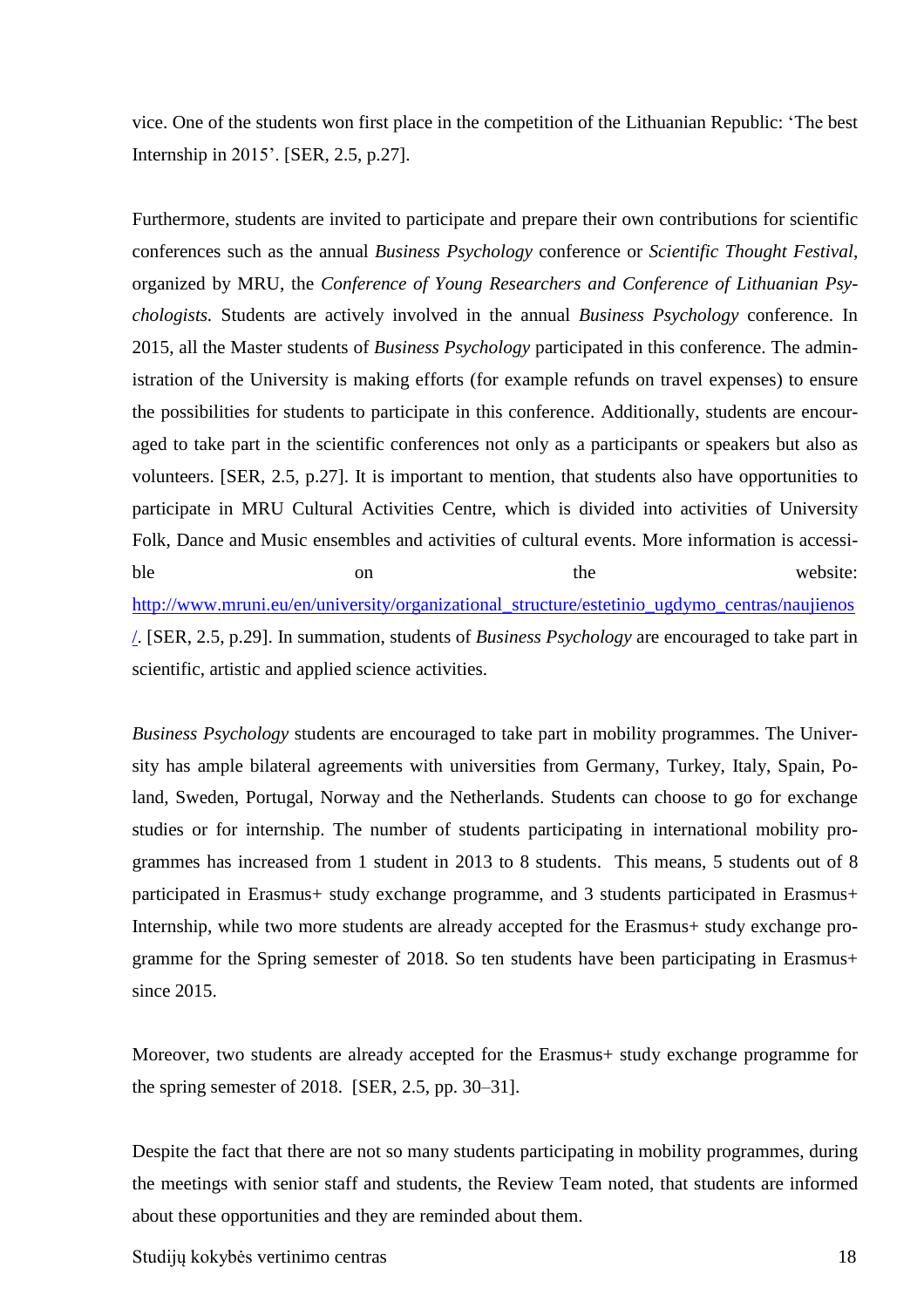The University provides various forms of support. University staff ensure that students receive all information about the study process, such as lecturers' consultation hours, timetables, examinations, via the electronic study environment (MOODLE), official MRU website or notice boards. These systems ensure students receive information quickly and conveniently. The MRU library resources include books, journals, encyclopaedias and electronic databases. Teachers hold individual consultations and academic assistant consultations about study procedures and provide the necessary assistance for students.

Furthermore, students have the opportunity to apply for financial support. Financial support consist of scholarships, partial or full tuition fees reimbursements, possibilities to pay for studies in part, or allowances granted by the Students' Charity Foundation. Scholarships are regulated by the Senate of MRU. [SER, 2.5, p.28] According to Regulations for granting the senate scholarship of Mykolas Romeris University [\(http://www.mruni.eu/mru\\_lt\\_dokumentai/centrai/akademiniu\\_reikalu\\_centras/teises\\_aktai/Senat](http://www.mruni.eu/mru_lt_dokumentai/centrai/akademiniu_reikalu_centras/teises_aktai/Senate_Scholarship.pdf) [e\\_Scholarship.pdf](http://www.mruni.eu/mru_lt_dokumentai/centrai/akademiniu_reikalu_centras/teises_aktai/Senate_Scholarship.pdf) (in English)): 'scholarships shall be granted to students of first-and secondcycle studies, irrespective of their funding, for excellent (in exceptional cases also for very good) study results and for outstanding achievements in scientific, social, artistic and/or sports activities'.

Students are provided with opportunities to access psychological support with the University Psychological Service. The Psychological Service offers free psychological services such as psychological counselling, psychological assessment, training and education. Students' confidentiality is ensured. [SER, 2.5, p.29]. The information provided above confirms that the University ensures proper academic and social support.

The assessment system of students learning outcomes is regulated by the legal acts of Mykolas Romeris University and is publically available on the website: [http://www.mruni.eu/mru\\_lt\\_dokumentai/centrai/akademiniu\\_reikalu\\_centras/teises\\_aktai/Proce](http://www.mruni.eu/mru_lt_dokumentai/centrai/akademiniu_reikalu_centras/teises_aktai/Proced_Assess_AV_12_04_2013.pdf) [d\\_Assess\\_AV\\_12\\_04\\_2013.pdf.](http://www.mruni.eu/mru_lt_dokumentai/centrai/akademiniu_reikalu_centras/teises_aktai/Proced_Assess_AV_12_04_2013.pdf) A system of cumulative grades is used. The final mark consists of the final examination and mid-term examination grades. The final examinations take place at the end of the semester and normally cover 50% of the final grade. Study achievements, assessment methods and criteria are presented by the lecturers during the first lecture. This information can be found using access to the internal database. At the request of students, teachers provide feedback on assessments. [SER, 2.5, p.29]. For Master theses, the Review Team sug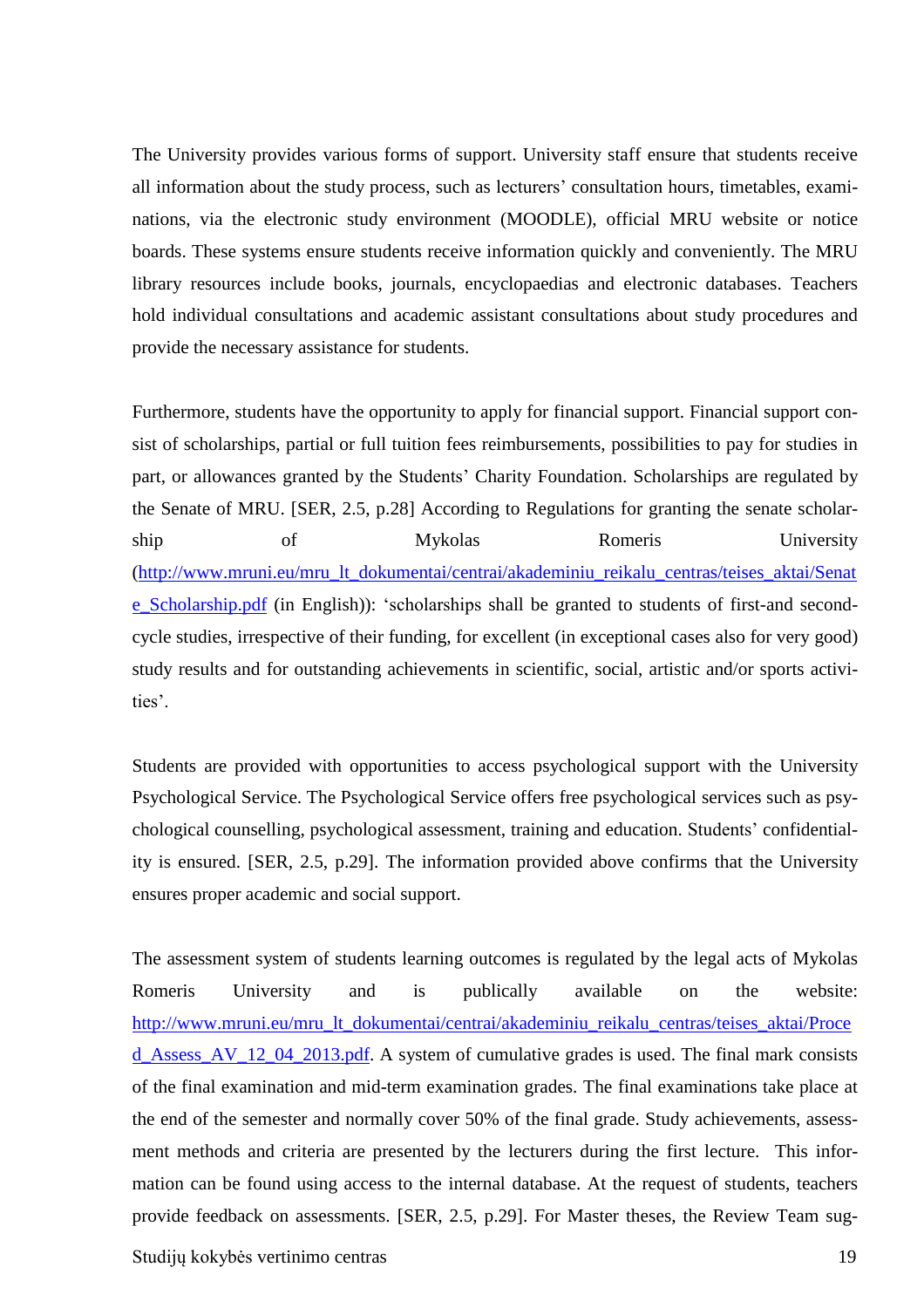gests that teachers advise students to use the APA system throughout, export large tables to appendices, ensure that there is sufficient Business Psychology in topics, and for quantitative methods, ensure candidates are familiar with advanced statistical methods.

During the meeting with students and alumni, the Review Team noticed, that students were largely satisfied with the assessment system. Nevertheless, teachers might employ more creative assessment methods instead of memory methods alone.

The graduates of *Business Psychology* programme successfully enter the labour market*.* 90% of graduates find employment jobs within the first year after graduation. Most of the graduates were employed in the field of marketing and advertising (21%). Others were employed as human resources specialists (18%), administrators/secretaries (15%) and psychologists (9%). SER, 2.5, p. 31].

According to the data (2012-2015), almost 90 percent of *Business Psychology* graduates are employed within a first year, and their average monthly salary is similar to the Lithuanian average salary. This was confirmed by alumni of the *Business Psychology* programme. During interview, alumni stated that *Business Psychologists* are highly desired and appreciated in organizations.

The University seeks to ensure a fair learning environment. Students sign the declaration of honour before each examination and sign the confirmation of fairness of the accomplished final thesis. In order to prevent academic dishonesty, teachers are encouraged to have an assistant during the examinations. A University code of ethics and a plagiarism analysis software also help to ensure a fair learning environment. In case of plagiarism, students can be expelled from the University for breaches of academic discipline. [SER, 2.5, p.32]The Code of Ethics is publicly available: [https://www.mruni.eu/lt/universitetas/apie\\_mru/dokumentai/etikos\\_kodeksas/](https://www.mruni.eu/lt/universitetas/apie_mru/dokumentai/etikos_kodeksas/) (In Lithuanian).

Through interviews with senior staff and students, Review Team were acquainted with students' possibilities to make complaints or lodge appeals. Appeal regulations and procedures for appeals are consistently described and freely accessible on MRU website. Students know about the possibilities to appeal if they disagree with marks or the assessment procedure.

The Review Team considers that the field of Study Process and Students' Performance Assessment is good, in that it develops systematically and has distinctive features.

Studijų kokybės vertinimo centras 20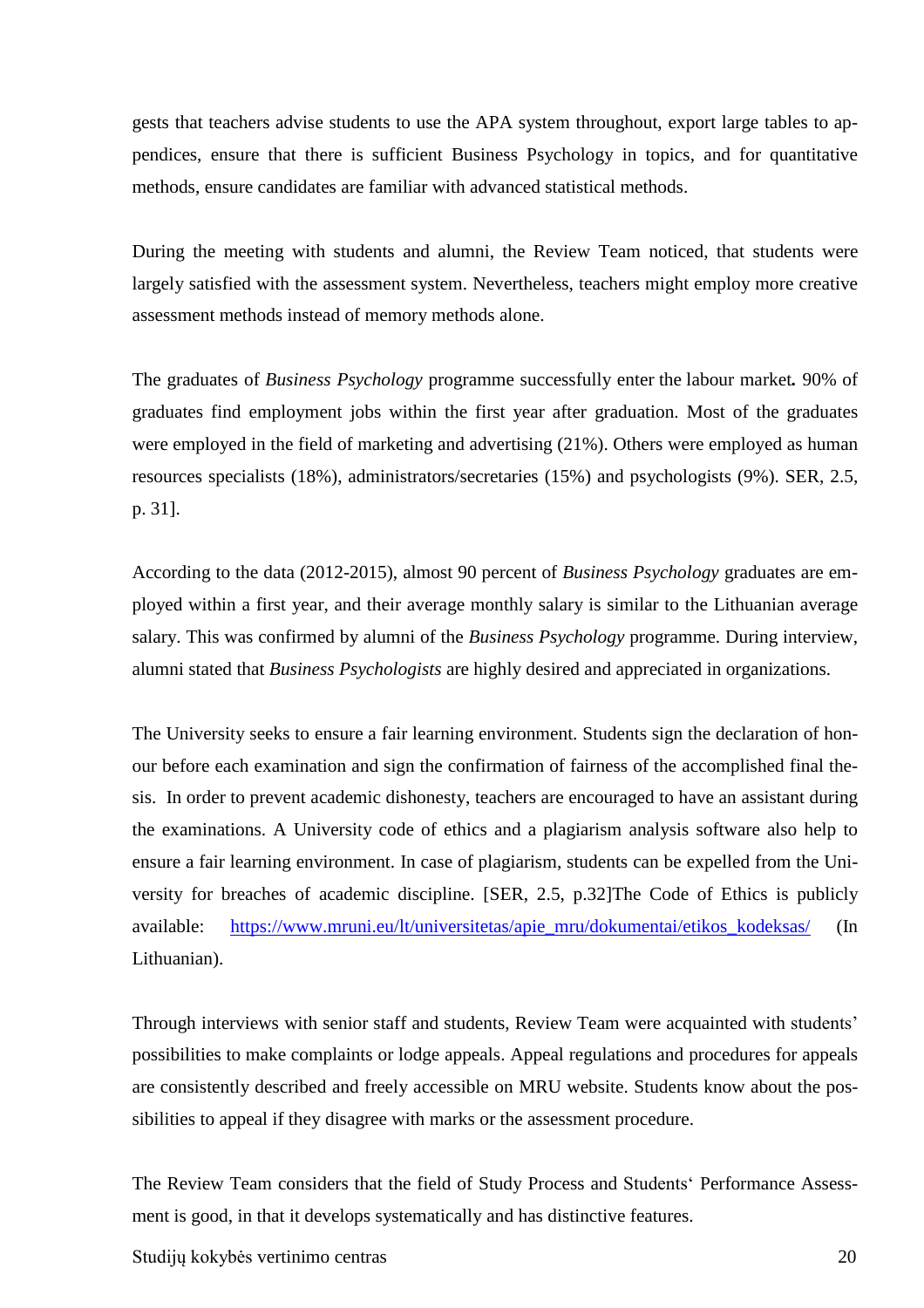#### <span id="page-20-0"></span>**2.6. Programme management**

Responsibilities for decisions and monitoring of the implementation of the programme are clearly allocated. Concerning the formulation and functioning of the policies for quality assurance, these are overseen by the Senate, Rectorate, and the Centre for Academic Affairs, whilst the quality of the study programme and its realization reside with the Institute of Psychology, the Psychological Wellbeing Research Laboratory and the *Business Psychology* Study Programme Committee. The quality of studies is monitored by the Centre of Academic Affairs, though teachers themselves are responsible for ensuring the quality for their subjects, and students have an important role in evaluating the quality of their studies through their own evaluations and through representation on the Study Programme Committee. [SER, 2.6, p.32]

Both teachers and students provide data for analysis. At the end of each semester, teachers are required to evaluate in what ways course has met students' requirements and interests, while the Centre of Academic Affairs, twice yearly, collects and analyses information on the levels of student satisfaction with academic studies for the whole programme and for each of the modules. [SER , 2.6, p.32]

Students' concerns with the quality of teaching are taken seriously and appropriate measures are taken, including the requirement that teachers are called to improve their skills in teaching, through in-service training provided by the MRU Institute of Education. Student dissatisfaction with the quality of teaching can result in the replacement of a teacher. Concerning external evaluation, the *Business Psychology* Programme Study Committee mounts a programme of improvement to implement the recommendations of the experts. [SER, 2.6, p.32] The Review Team discovered a dynamic attitude towards development, project work, co-operation and healthy competition with other Lithuanian universities. Nevertheless, course planners should consider more business-orientated research for students and more reflective space provided for the lecturers and students.

Stakeholder cooperation is based on both formal and informal arrangements. Stakeholder's polls are conducted at various organized events, where they rate the usefulness and satisfaction of their collaboration. Students themselves can collect stakeholder's reviews about their work during the professional practice they undertake. Students are able to enter practice with the social partners, where they develop skills and competences.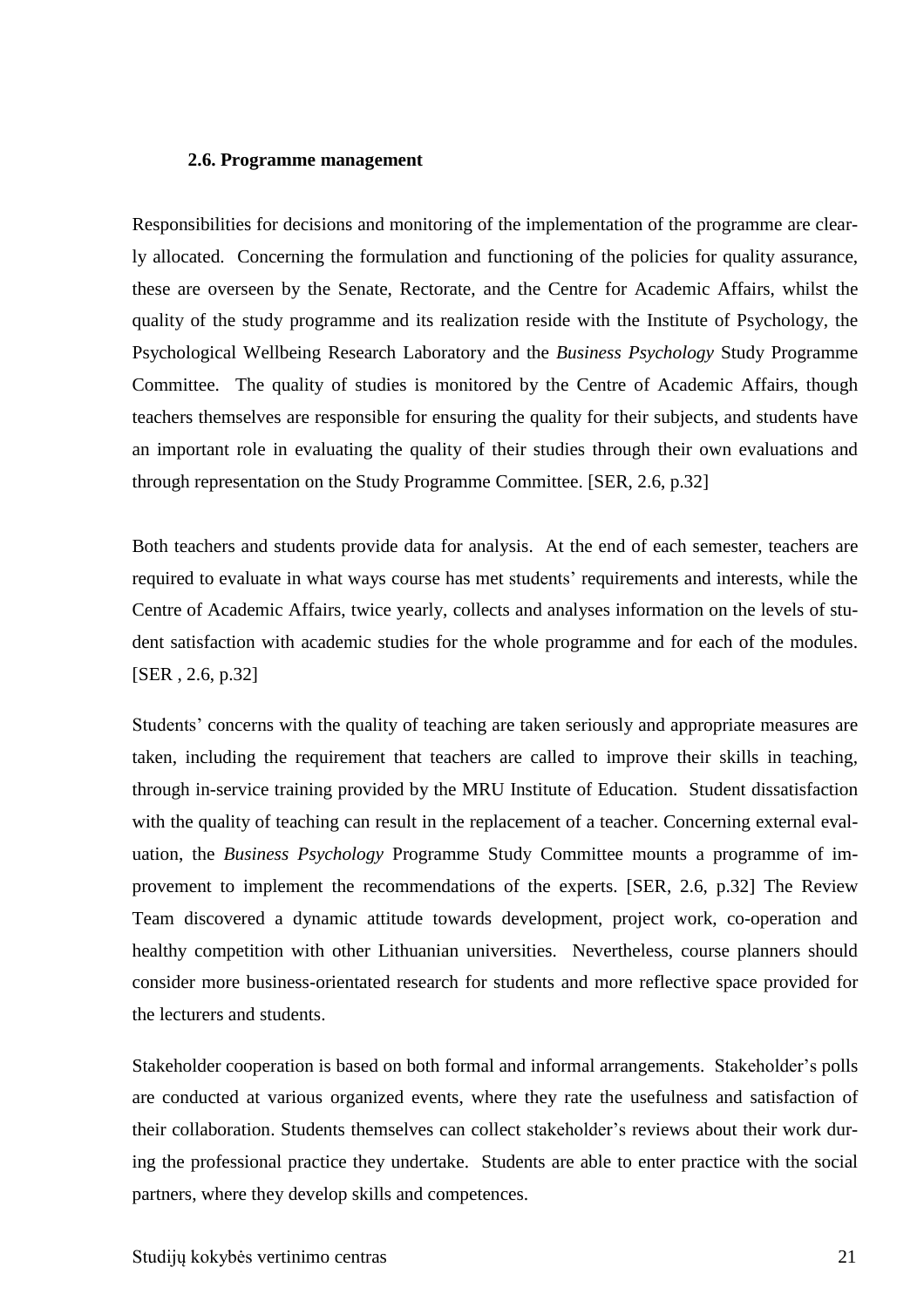Final thesis preparation assists social partners directly in that they are able to identify the particular needs of business organizations. In this way, they are able to influence the thesis aims towards developing solutions that business organizations need for future strategies and outcomes. Conferences, career days, defense of final theses events and round-table events provide opportunities for discussing issues relating to *Business Psychology.* Stakeholders also play their part in the self-evaluation summary. [SER, 2.6, p.34]

The Review Team found the internal quality assurance measures effective and efficient without being overbearing or too bureaucratic. Particular mention should be made of the procedures for dealing with and supporting unsatisfactory teaching, in which a certificate of competence is required from staff members who are required to attend internal professional development in order to maintain their employment contract. The Review Team found this practice, proactive, sound and supportive.

Concerning information, principally there is the MRU website: https://stdb.mruni.eu/studiju\_programos\_aprasas.php?id=8514&l=en

# <span id="page-21-0"></span>**2.1 2.7. Examples of excellence**

Establishing the Institute of Psychology.

Internal support for teachers who need help - the teacher certification process.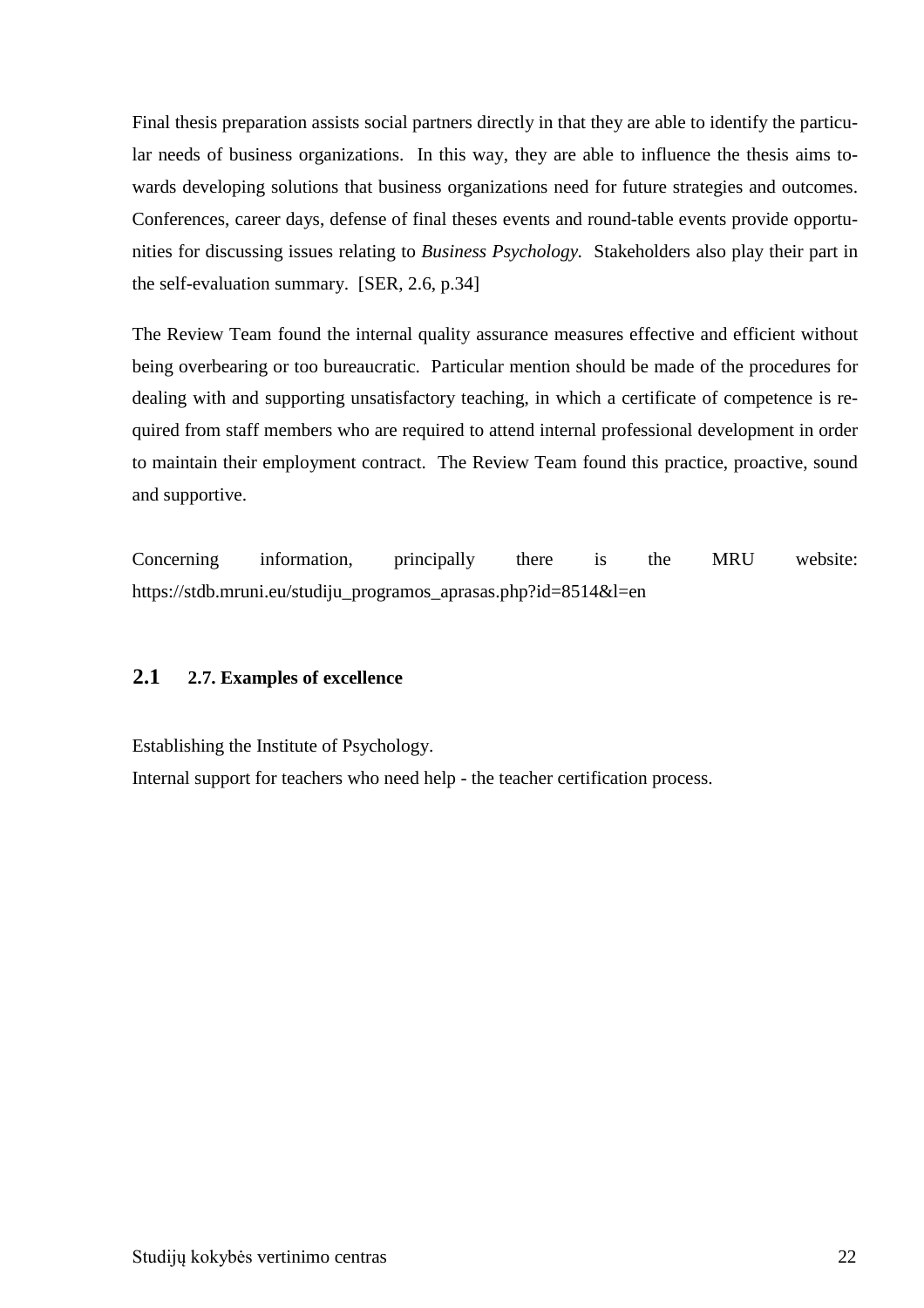## <span id="page-22-0"></span>**III. RECOMMENDATIONS**

1. Continue the success in broadening and deepening the contacts and communication with the representatives of the labour market. [Section 2.2]

2. Encourage more reflective spaces in all parts of the programme. [Sections 2.2; 2.6]

3. Ensure there is sufficient business-orientated research for students [Section 2.6]

4. Consider increasing the inclusion of 'self-management' and 'change management' and topics such as virtuality, virtual teams, virtual life, social media, computer-mediated communication, computer-based learning, e-HRM, web-based HRM, or human-computer interaction as contemporary concepts present in working life. [Section 2.2]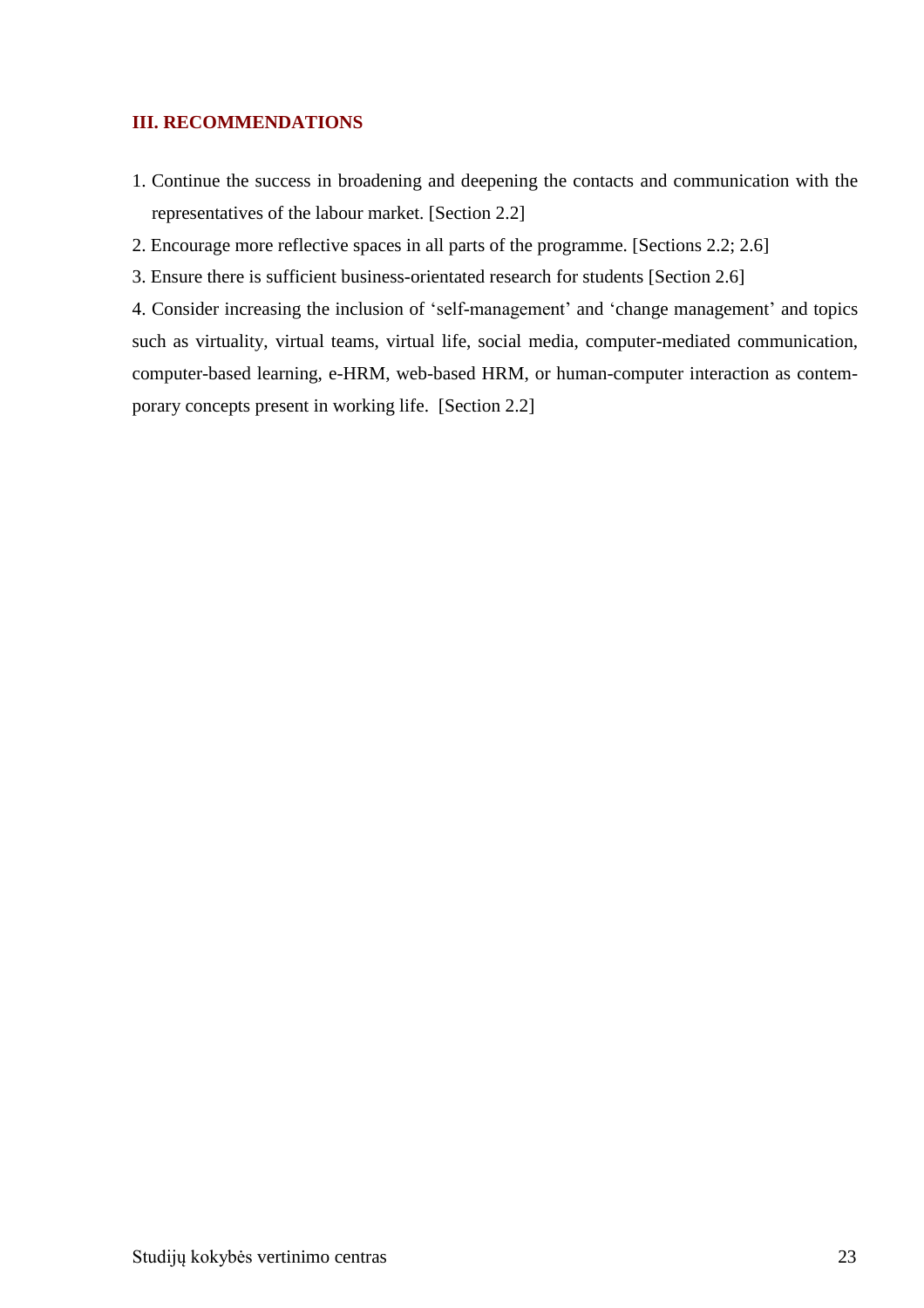#### <span id="page-23-0"></span>**IV. SUMMARY**

In terms of knowledge, the programme aims and learning outcomes are well conceived in their cognitive, professional, technical and social domains. They have been designed and promoted by University teachers and other personnel, to various national and international guidelines and are appropriate to the European and Lithuanian Qualifications Frameworks at level 7.

The *Business Psychology* studies are viewed by the Study Programme Committee as interdisciplinary science consisting of psychology, marketing and management areas. In terms of the field of expertise, all courses of the programme are logically classified into six groups. The scope of the programme and complementarity of the subject modules are sufficient to achieve the learning outcomes, generic and subject-specific competences and purposes of the study programme.

In general the teaching staff are highly qualified, have participated in diverse teaching and research programmes, have a broad and sufficient number of publications and are participating in a number of national and international research projects. Judging from scientific programmes in which the staff have been engaged during recent years, teaching staff are sufficiently involved in research areas related to programme subjects they teach. Both by alumni and students, it was recommended that more visits to classrooms from professionals in the field would further enhance the quality of the programme.

Facilities and resources excellent, although office space for individual academics is suggested, where possible. The Review Team assessed the premises for the studies as exceptional both in their size and in quality for the size of the number of students. The Review Team assessed lecture halls to be excellent for the University. Since MRU is a relatively new university, it provides students with state-of-the-art infrastructures for the learning environment. The library also has a flexible schedule with a variety of operating hours, allowing students to learn in a working environment that is suitable for their needs. The teaching material is in line with other mainstream European institutions, and students are equipped with a positive and resourceful learning environment. Other resources are excellent and very supportive.

The Review Team found that students are motivated and proactive and are happy with the study processes and support on offer to them. Admissions and the range of services offered are considered fair and copious. Should students have any questions related to the study process, they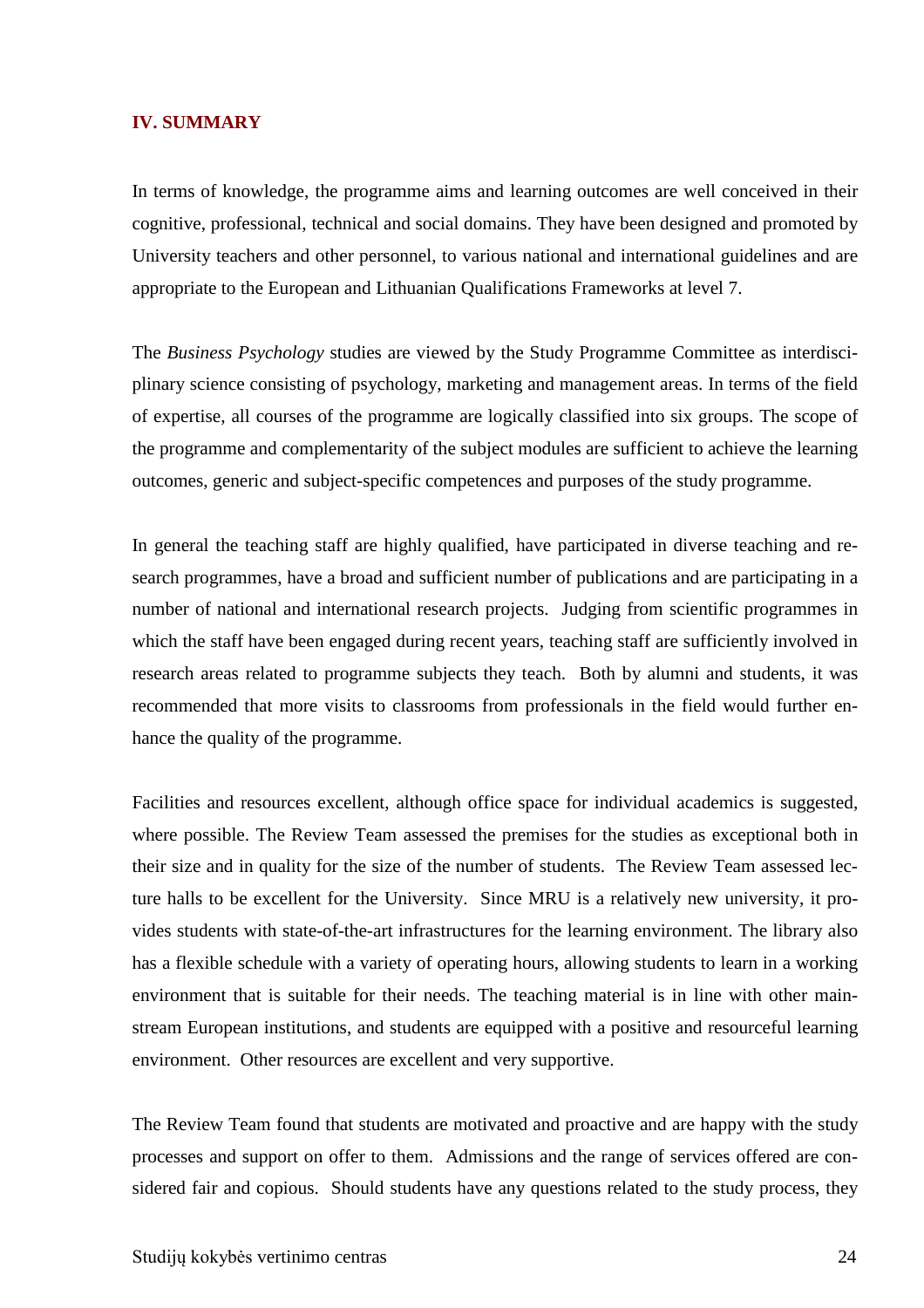can apply to teachers and other academic personnel members. Teachers provide at least 4 hours per week for student counselling concerning study process issues.

The programme is well managed, quality-assured and confident in its delivery. The Review Team found the internal quality assurance measures effective and efficient without being overbearing or too bureaucratic. Particular mention should be made of the procedures for dealing with and supporting unsatisfactory teaching, for which a certificate of competence is required from staff members who are required to attend internal professional development in order to maintain their employment contract. The Review Team found this practice, proactive, sound and supportive.

There is a dynamic attitude to development, including a healthy cooperation with other universities in Lithuania. The management has produced a very good Self-Evaluation Report, which the Review Team enjoyed reading. These facts together with a strong defense of the programme, should ensure a bright future. The programme should now aim for distinction.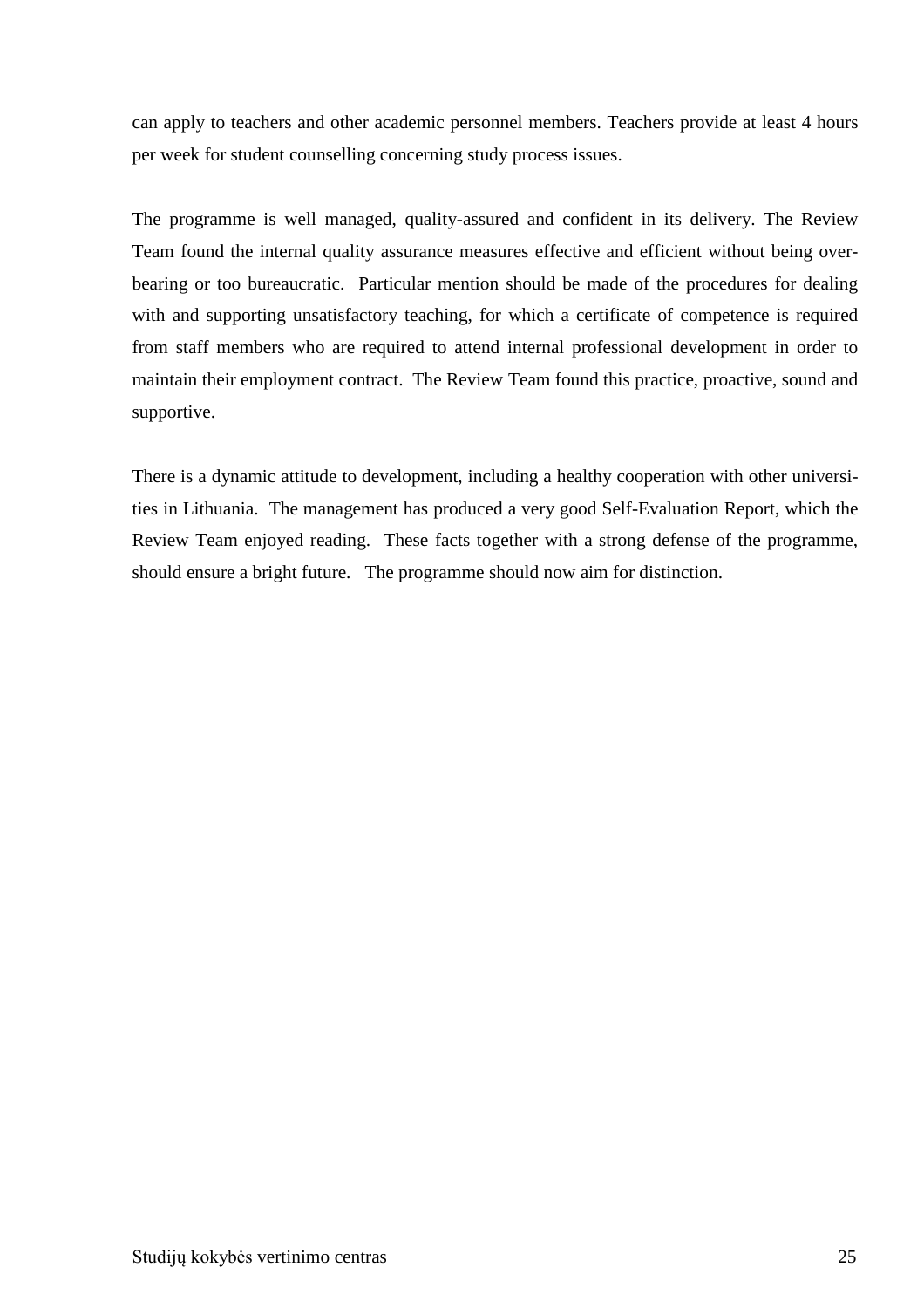# <span id="page-25-0"></span>**V. GENERAL ASSESSMENT**

The study programme *Business Psychology* (state code – 621S11001, 6211JX078) at Mykolas Romeris University is given **positive** evaluation.

| No. | <b>Evaluation Area</b>                             | <b>Evaluation of</b><br>an area in<br>points* |
|-----|----------------------------------------------------|-----------------------------------------------|
| 1.  | Programme aims and learning outcomes               | 3                                             |
| 2.  | Curriculum design                                  | 3                                             |
| 3.  | Teaching staff                                     | 3                                             |
| 4.  | Facilities and learning resources                  | 4                                             |
| 5.  | Study process and students' performance assessment | 3                                             |
| 6.  | Programme management                               | 3                                             |
|     | <b>Total:</b>                                      | 19                                            |

*Study programme assessment in points by evaluation areas*.

\*1 (unsatisfactory) - there are essential shortcomings that must be eliminated;

2 (satisfactory) - meets the established minimum requirements, needs improvement;

3 (good) - the field develops systematically, has distinctive features;

4 (very good) - the field is exceptionally good.

| Grupės vadovas:<br>Team leader: | <b>Terence Clifford-Amos</b> |
|---------------------------------|------------------------------|
| Grupės nariai:<br>Team members: | Lilia Psalta                 |
|                                 | Barbara Smorczewska          |
|                                 | Gintaras Chomentauskas       |
|                                 | Ona Mačiulytė                |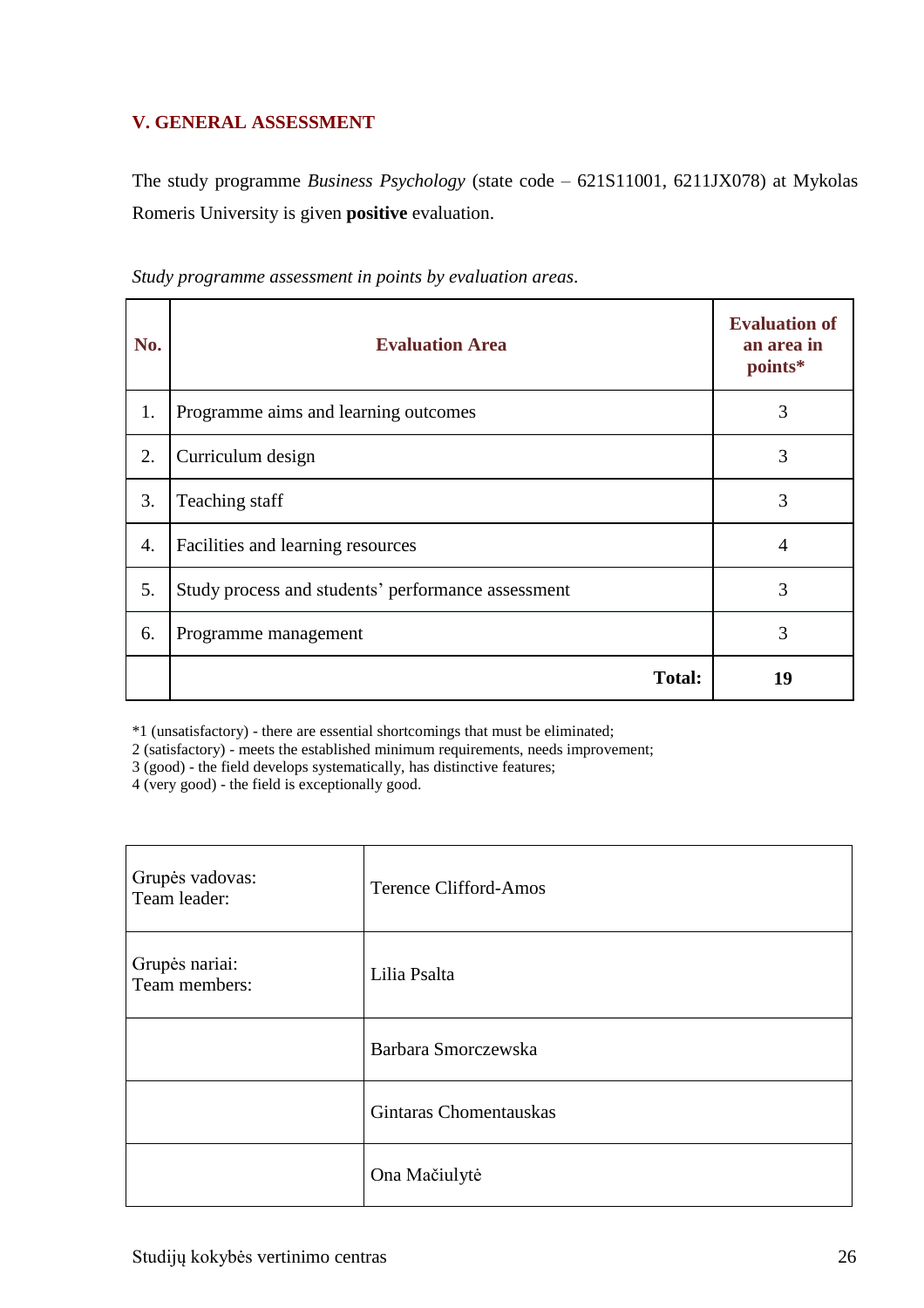# **MYKOLO ROMERIO UNIVERSITETO ANTROSIOS PAKOPOS STUDIJŲ PRO-GRAMOS** *VERSLO PSICHOLOGIJA* **(VALSTYBINIS KODAS – 6211JX078) 2017-11-30 EKSPERTINIO VERTINIMO IŠVADŲ NR. SV4-219 IŠRAŠAS**

#### <...>

### **V. APIBENDRINAMASIS ĮVERTINIMAS**

Mykolo Romerio universiteto studijų programa *Verslo psichologija* (valstybinis kodas – 6211JX078) vertinama **teigiamai**.

| Eil. | <b>Vertinimo sritis</b>                          | Srities įverti- |
|------|--------------------------------------------------|-----------------|
| Nr.  |                                                  | nimas, balais*  |
| 1.   | Programos tikslai ir numatomi studijų rezultatai |                 |
| 2.   | Programos sandara                                | 3               |
| 3.   | Personalas                                       | 3               |
| 4.   | Materialieji ištekliai                           | 4               |
| 5.   | Studijų eiga ir jos vertinimas                   | 3               |
| 6.   | Programos vadyba                                 | 3               |
|      | Iš viso:                                         | 19              |

 $\overline{1 - N}$ epatenkinamai (yra esminių trūkumų, kuriuos būtina pašalinti)

2 – Patenkinamai (tenkina minimalius reikalavimus, reikia tobulinti)

3 – Gerai (sistemiškai plėtojama sritis, turi savitų bruožų)

4 – Labai gerai (sritis yra išskirtinė)

 $\langle \cdot \rangle$ 

### **IV. SANTRAUKA**

Kalbant apie žinias, studijų programos tikslai ir studijų rezultatai gerai suprantami kognityviniu, profesiniu, techniniu ir socialiniu aspektu. Juos parengė ir pristatė universiteto dėstytojai ir kiti darbuotojai, vadovaudamiesi įvairiomis nacionalinėmis ir tarptautinėmis gairėmis. Jie atitinka Europos ir Lietuvos kvalifikacijų sąrangos 7 lygį.

Studijų programos komitetas studijų programą *Verslo psichologija* vertina kaip tarpdalykines studijas, kurias sudaro psichologijos, rinkodaros ir vadybos sritys. Pagal profesijos kryptį visi studijų programos dalykai logiškai suskirstyti į šešias grupes. Studijų programos apimtis ir papildomi dalykai bei moduliai pakankami studijų rezultatams pasiekti, įgyti bendruosius ir dalyko gebėjimus ir pasiekti studijų programos tikslus.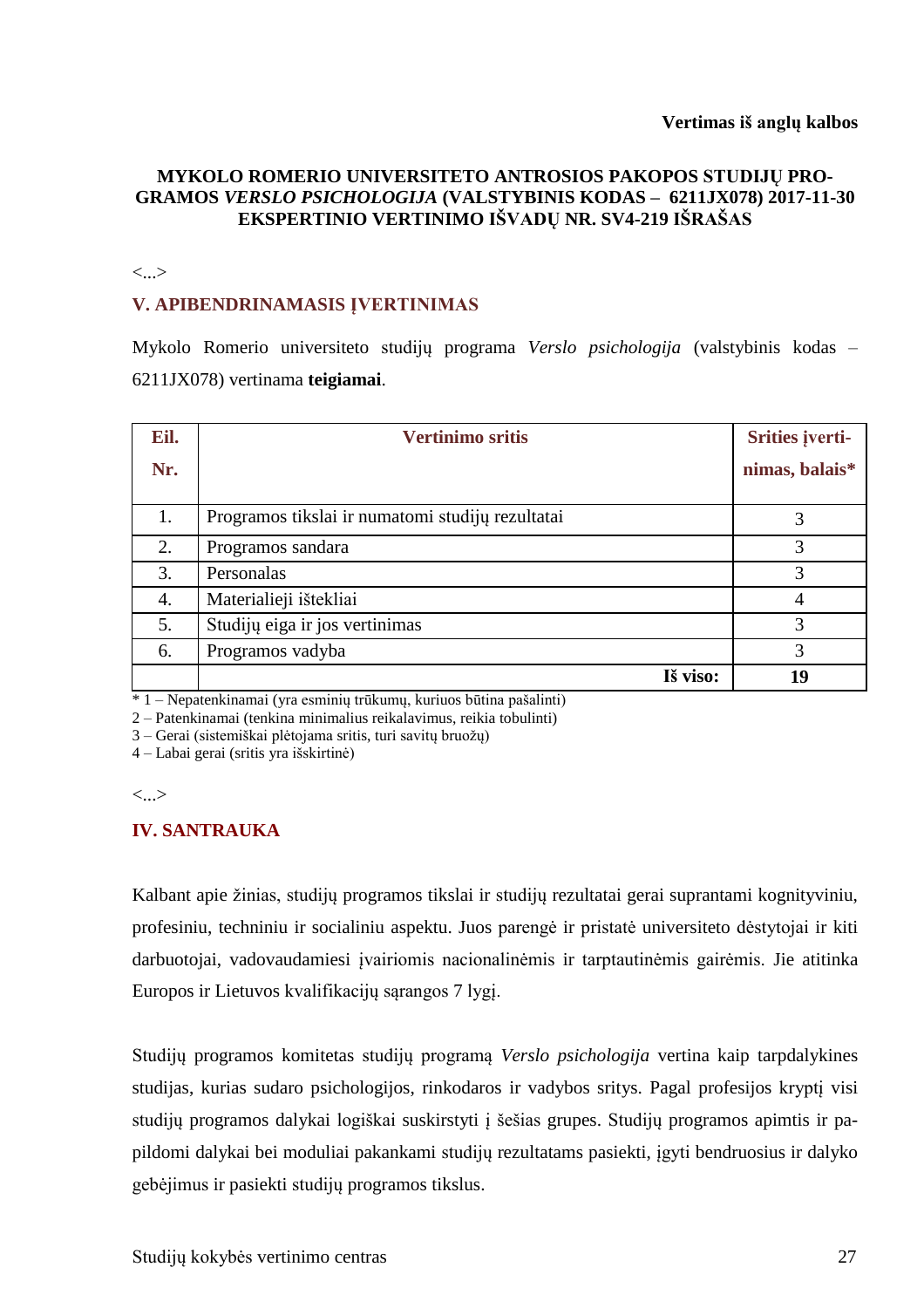Apskritai, dėstytojai aukštos kvalifikacijos, dalyvavo įvairiose mokymo ir mokslinių tyrimų programose, gali pasigirti dideliu ir pakankamu publikacijų skaičiumi, jie dalyvauja daugelyje šalies ir tarptautiniuose mokslinių tyrimų projektuose. Atsižvelgiant į mokslines programas, kuriose dėstytojai dirbo pastaraisiais metais, jie pakankamai dalyvauja moksliniuose tyrimuose, susijusiuose su jų šioje studijų programoje dėstomais dalykais. Alumnai ir studentai rekomendavo daugiau į užsiėmimus kviesti šios srities specialistų, nes tada dar labiau pagerėtų studijų programos kokybė.

Patalpos ir ištekliai puikūs, tačiau, jei įmanoma, siūloma atskiriems dėstytojams skirti atskiras darbo patalpas. Ekspertų grupė studijų patalpas pagal jų dydį ir kokybę bei studentų skaičių įvertino kaip išskirtines. Ekspertų grupė puikiai įvertino universiteto auditorijas, skirtas paskaitoms. Kadangi MRU palyginti yra naujas universitetas, jis studentams suteikia galimybę naudotis naujausiomis mokymosi aplinkos infrastruktūromis. Biblioteka taip pat siūlo lankstų darbo grafiką ir dirba įvairiomis darbo valandomis, kas leidžia studentams mokytis darbo aplinkoje pagal savo poreikius. Mokymo medžiaga derinama su kitomis pagrindinėmis Europos institucijomis, o studentams siūloma teigiama mokymosi aplinka ir gausūs ištekliai. Kiti ištekliai puikūs ir padeda studijuoti.

Ekspertų grupė nustatė, kad studentai motyvuoti ir aktyvūs, patenkinti studijų procesais ir džiaugiasi tuo, kas siūloma. Priėmimas ir siūlomų paslaugų spektras tinkamas ir įvairus. Jei studentai turi klausimų, susijusių su studijų eiga, jie gali kreiptis į dėstytojus ir kitus akademinio personalo narius. Dėstytojai bent 4 valandas per savaitę skiria studentų konsultacijoms studijų eigos klausimais.

Studijų programa gerai valdoma, užtikrinama jos kokybė ir vykdymas. Ekspertų grupė nustatė, kad vidaus kokybės užtikrinimo priemonės veiksmingos ir tinkamos, jų nėra pernelyg daug ar pernelyg biurokratinio pobūdžio. Ypatingą dėmesį reikėtų skirti klausimams, susijusiems su nepasitenkinimu dėl dėstymo. Darbuotojai, kurie nori dėstyti, privalo pateikti kompetencijos pažymėjimą, jie turi lankyti vidaus profesinio tobulėjimo kursus, jei pageidauja išlaikyti savo darbo sutartį. Ekspertų grupė mano, kad ši tvarka veiksminga, pagrįsta ir tinkama.

Požiūris į plėtrą, įskaitant sveiką bendradarbiavimą su kitais universitetais Lietuvoje, yra dinamiškas. Vadovybė parengė labai gerą savianalizės suvestinę, kurią ekspertų grupė mielai perskaitė. Šie faktai kartu su griežta studijų programos gynyba turėtų jai užtikrinti šviesią ateitį. Dabar studijų programa turėtų siekti išskirtinumo.